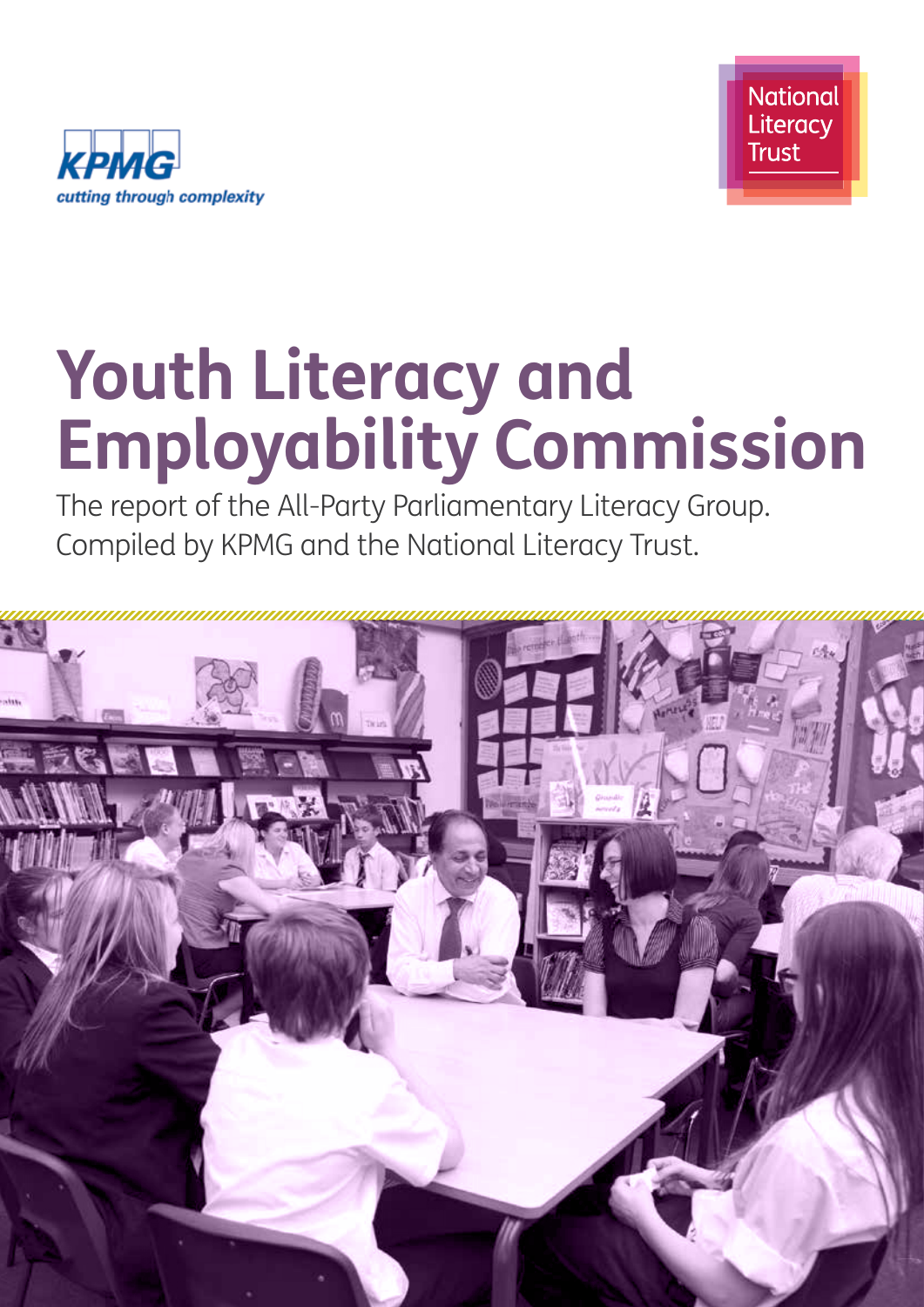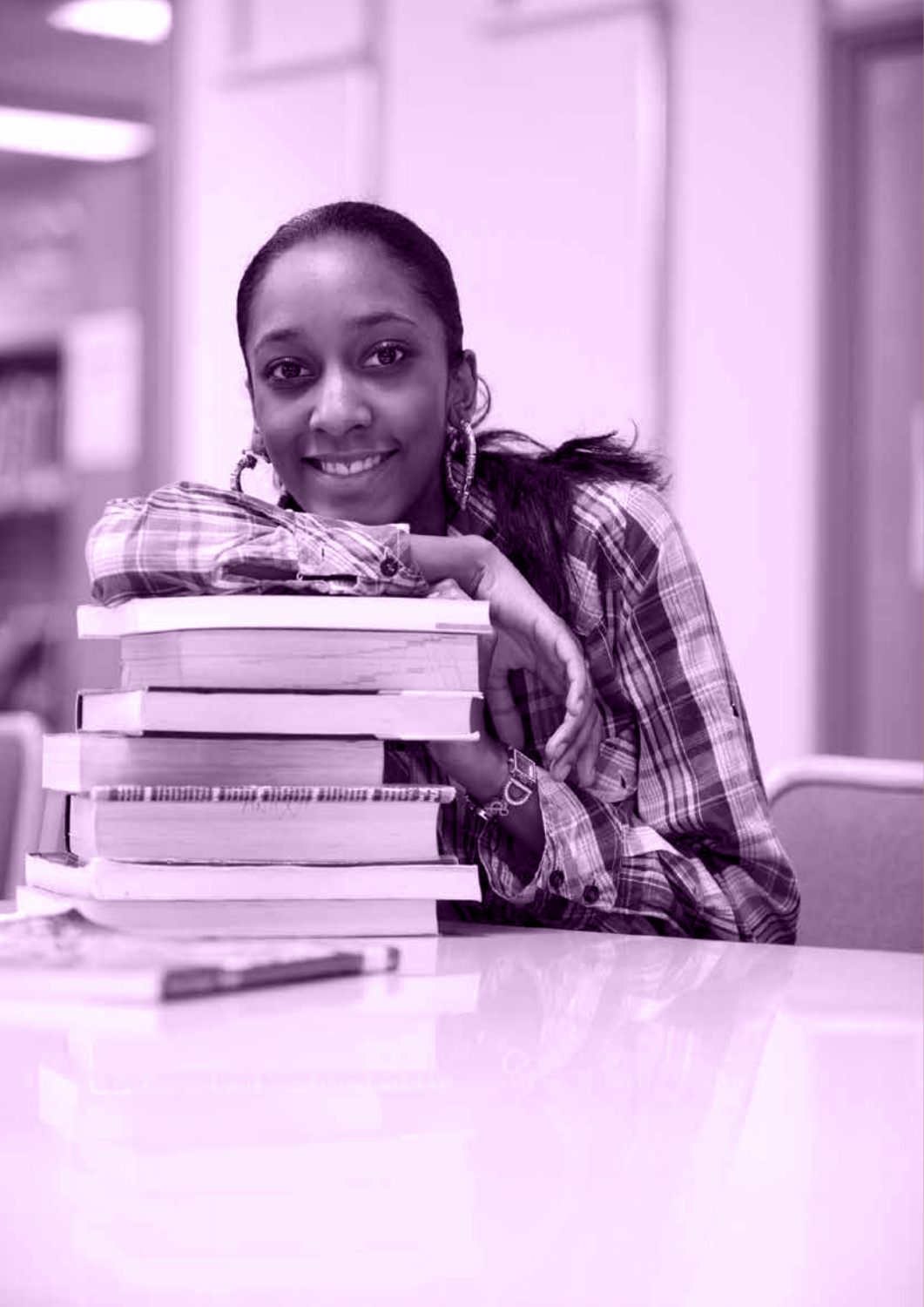## **Contents**

,,,,,,,,,,,,

| <b>Contents</b>                                 | 3  |
|-------------------------------------------------|----|
| <b>Foreword - Stephen McPartland MP</b>         | 4  |
| <b>Executive summary</b>                        | 5  |
| 1 Introduction                                  | 6  |
| 2 Background                                    | 7  |
| 2.1 What is the problem?                        | 7  |
| 2.2 What does literacy mean?                    | 8  |
| 2.3 How is literacy assessed?                   | 10 |
| 3 Perspectives on literacy and employability    | 11 |
| 3.1 Employers                                   | 11 |
| 3.2 Teachers                                    | 12 |
| 3.3 Young people                                | 13 |
| 4 The way forward                               | 15 |
| 4.1 Putting young people at the centre          | 15 |
| 4.2 The role of business in supporting learners | 16 |
| 4.3 Moving towards consensus                    | 19 |
| <b>5 Conclusions and recommendations</b>        | 20 |
| Appendix - summary of evidence                  | 22 |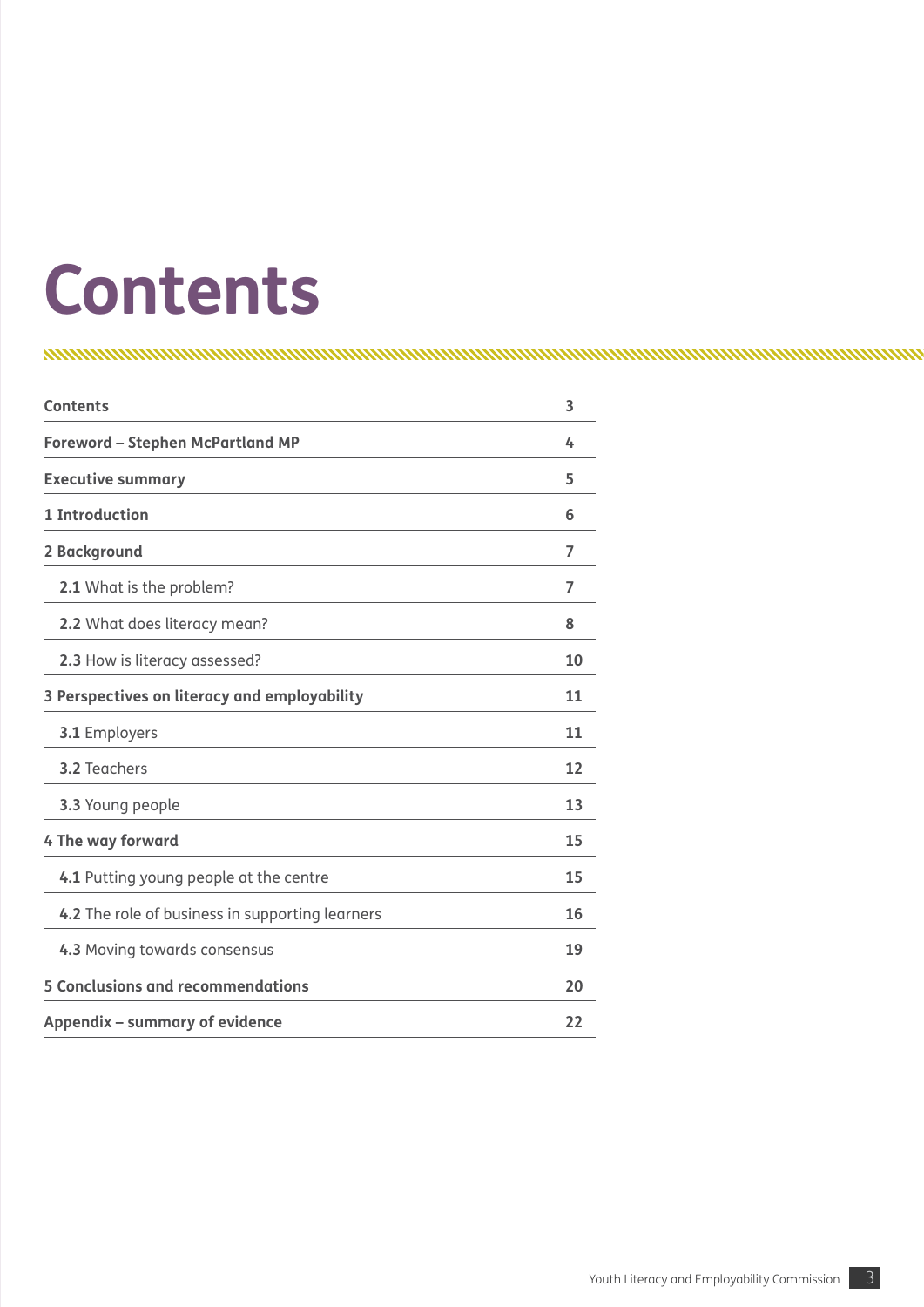## **Foreword**

One in five young people aged 18 to 24 are not in full-time education or employment. This has significant implications for the national economy, as well as the futures of the young people themselves. Youth unemployment is one of the most important issues facing our country.

Evidence gathered for the Youth Literacy and Employability Commission clearly shows that there is a strong link between youth unemployment and literacy skills. The business sector regularly expresses frustration at the lack of practical literacy skills among school leavers and 15% of employers provide remedial literacy training. This situation has not improved despite the continued increase in attainment in schools.

The frustration of employers highlights a gap between their literacy expectations and the literacy that is taught and measured in schools. This frustration is also felt by teachers, who told us of their concerns about pupils' ability to make use of their classroom learning in a workplace context.

The young people we talked to expressed concern about their futures; in a survey, half said they were worried about getting a job when they leave school. However, they have started to formulate career aspirations and showed they were keen to gain the skills they need to succeed. We should be using these aspirations to create a strong appetite for improving literacy skills, and ensuring that the

most disadvantaged children in particular are encouraged to develop their aspirations and understand what skills they need to achieve them.

Partnerships between education and business have an important role to play here. We heard a great deal of evidence about activity that is already taking place, but work is needed to ensure that partnerships have the greatest possible impact on the young people involved. A better evidence base is needed for this.

I hope that this commission helps move the debate towards a shared definition of workplace literacy that is accepted by both the education and business sectors, as we try to

reduce the gap between education and employability. I also look forward to seeing more partnerships between the education and business sectors that will foster young people's career aspirations and increase their understanding of the literacy demands of their future workplace.

**Stephen McPartland MP**

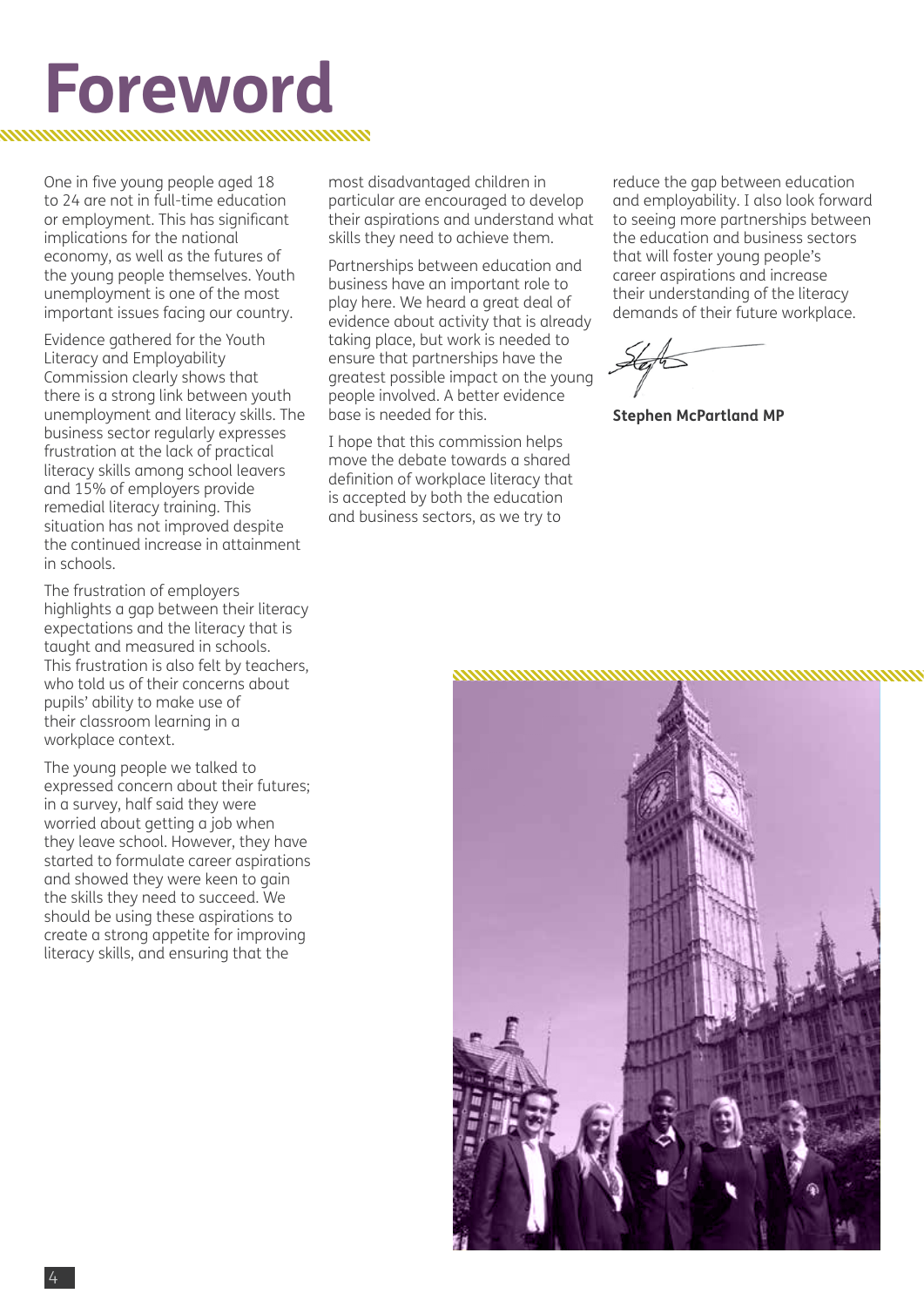# **Executive summary**

- **1.** Youth unemployment in the UK is a national priority: A fifth of 18 to 24-year-olds are not in full-time education or employment. The most recent study of international literacy highlights that this is closely related to low youth literacy levels. The correlation between literacy and low youth employment is reinforced by welldocumented frustration from the business community. One survey has noted that 15% of employers provide remedial literacy training to school leavers.
- **2.** This frustration does not correspond to academic measures of literacy. Literacy attainment in schools by this cohort (who have benefited from the literacy and education strategies of the past two decades) was stronger than their predecessors.
- **3.** Addressing the gap between the literacy expectations of employers and the literacy taught and measured in schools is therefore a crucial issue: it is about our national economic performance as well as the extent to which our schools support social mobility and social justice.
- **4.** Evidence submitted to this commission reveals significant fault lines in the debate: there is a lack of consensus on what literacy means and there is significant confusion as to the role of business in determining what skills are taught and how they are assessed.
- **5.** This frustration is felt by many teachers who are concerned that they are not given the opportunity to use employment and real-life scenarios as a way to teach and assess literacy. There are also concerns that assessment that downplays speech and language skills as a vital element of literacy will fail to prepare young people for employment.
- **6.** At the same time, there is evidence to suggest that while many businesses are deeply committed to education and literacy, the sector may not be fulfilling its potential as a partner in education. The evidence base for effective practice is patchy and partial.
- **7.** Most significantly, young people's own aspirations – the most precious resource in raising literacy levels, creating social mobility and building a future workforce – are frequently left out of the equation.
- **8.** To address this, we believe a deeper partnership needs to be developed between business and education, which focuses on growing young people's literacy by raising their realistic aspirations. The 11 to 14 age group should be a particular focus for this. The move to academies offers a new opportunity for refreshing partnerships between business and education.
- **9.** A common definition of literacy, which schools share with business and which is embedded in the curriculum, assessment and qualifications, needs to be established at a national level. It also needs to be owned by local business and schools.
- **10.** Evidence should be gathered on interventions and partnerships between business and schools that raise skill levels and could be replicated. This evidence needs to be disseminated to the education and business communities.
- **11.** At all times, there needs to be a particular focus on partnerships between schools and business that raise and exploit young people's aspirations for their futures (beyond education) as a vital stimulus to literacy and learning.

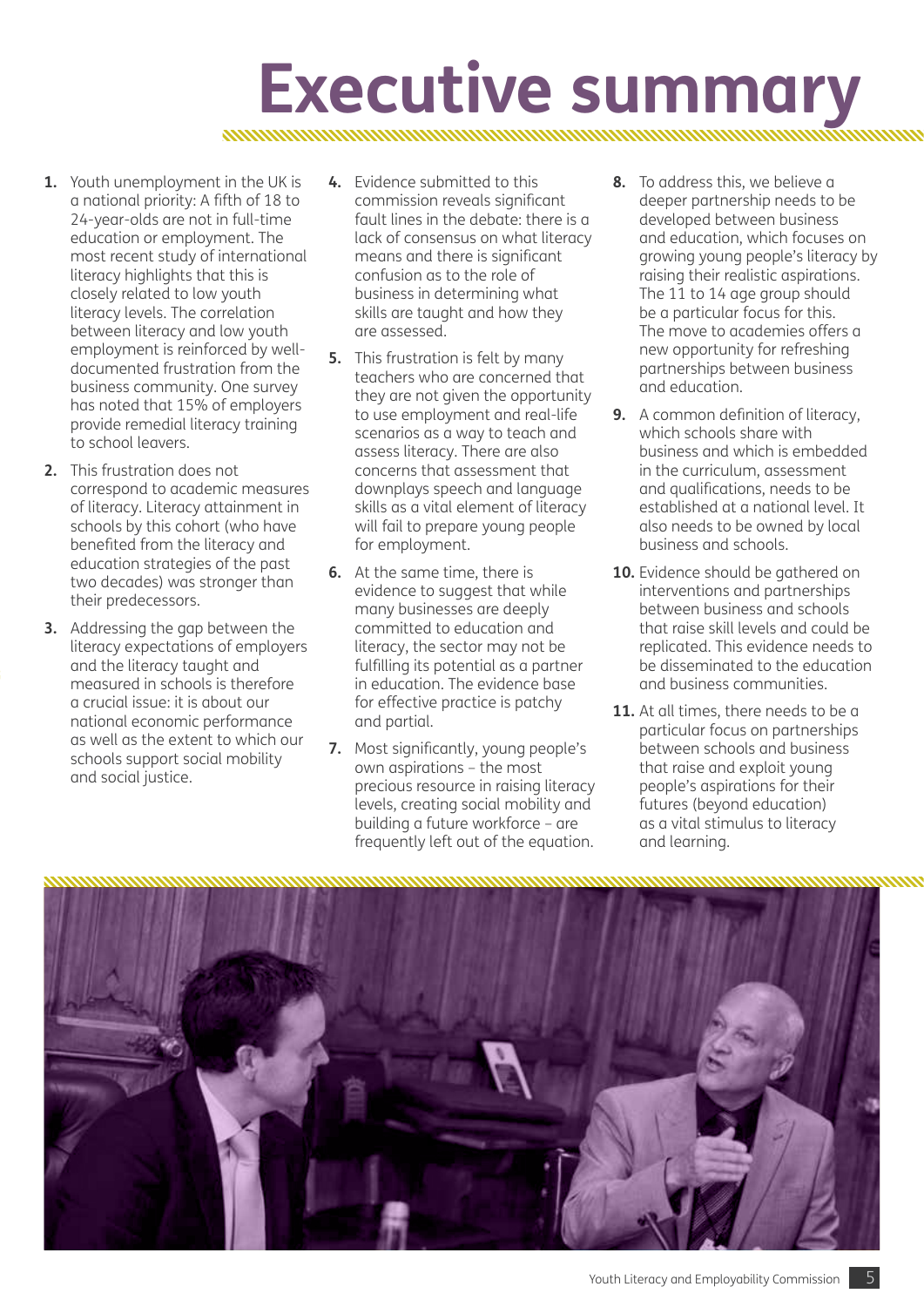# **1. Introduction**

Young people in England aged 16 to 24 have among the lowest literacy levels internationally, ranking 21 out of 24 in a recent comparison of the richest countries in the world<sup>1</sup>. More worryingly, the survey shows that "England is the only country where the oldest age group has higher proficiency in both literacy and numeracy than the youngest group". So the young people entering the workforce have skills levels that are worse than those who are about to leave, and this has serious implications for our international competitiveness.

Poor skills are already impacting on individuals' employment prospects and social mobility. Youth unemployment has increased exponentially since the financial crisis in 2007; one in five young people aged 16 to 24 are currently unemployed<sup>2</sup>. The Social Mobility and Child Poverty Commission<sup>3</sup> reported recently that while the labour market has been more resilient than expected, with more people in work than ever before, younger workers have benefited the least. Numbers of young people unemployed for two years or more are at a 20-year high.

The business sector frequently raises concerns over school leavers' literacy levels and general employability skills. This is often translated into assertions that schools are not properly preparing young people for the demands of the workplace. The Confederation of British Industry (CBI) argues that "employability skills" are a set of behaviours that can only be developed over time through a young person's progression<sup>4</sup>. It lists communication and literacy as crucial skills for employability, along with

self-management, team-working, business and customer awareness, problem solving, numeracy and IT proficiency.

However, many teachers and education leaders feel that their responsibility – indeed, the criteria by which they are judged – is ensuring their pupils achieve within the education system, and this does not necessarily equate to developing those same skills that employers demand.

Within this dichotomy, very little consideration has been given to young people themselves and their career ambitions. Many young people have strong and positive aspirations for their lives beyond education, which are of vital importance in any effort to drive up literacy skills in preparation for the workplace. However, recent changes mean schools are no longer required to provide work experience to pupils. Therefore, many young people leave education having had very little contact with the world of work, which means very little chance to work out what they need to do to fulfil their ambitions or how they will need to apply their learning in this context.

The Youth Literacy and Employability Commission is a joint venture between the All-Party Parliamentary Group on Literacy and the National Literacy Trust. It set out to gather evidence for the first time from all three stakeholders – employers, the education sector and young people.

This report presents the problem; analyses the views of young people, employers and the education sector; and looks at how business and schools can work in partnership to foster young people's aspirations and demonstrate why literacy is of

vital importance to them. It makes recommendations to Government for a way forward to ensure that all young people enter the world of work with the skills required to succeed and fulfil their ambitions.

A range of evidence has been collected as part of the commission, including:

- Two reviews of relevant research, presenting evidence on employers' and young people's views on literacy and employability
- A survey of education practitioners, conducted through the National Literacy Trust
- National Literacy Trust research with 35,000 young people
- A survey of young people, carried out in conjunction with First News children's newspaper
- An employer consultation carried out by KPMG
- An expert witness session in the House of Commons

While there are similar concerns about school leavers' numeracy and other skills, and their impact on the national workforce profile, the remit of this commission was restricted to literacy. However, since there is a strong link between literacy and wider communication skills, it provides the vital underpinning to a person's employability. As much of the evidence shows, literacy is a vital factor in a young person's ability to gain employment and thrive in the workplace.

### **1. www.skills.oecd.org/OECD\_Skills\_Outlook\_2013.pdf**

**2. www.parliament.uk/briefing-papers/SN05871**

**<sup>3.</sup>** Social Mobility and Child Poverty Commission (2013) State of the Nation 2013: social mobility and child poverty in Great Britain, **www.gov.uk/government/publications/state-of-the-nation-2013**

**<sup>4.</sup>** CBI (2012) First steps: A new approach for our schools, **www.cbi.org.uk/media/1845483/cbi\_education\_report\_191112.pdf**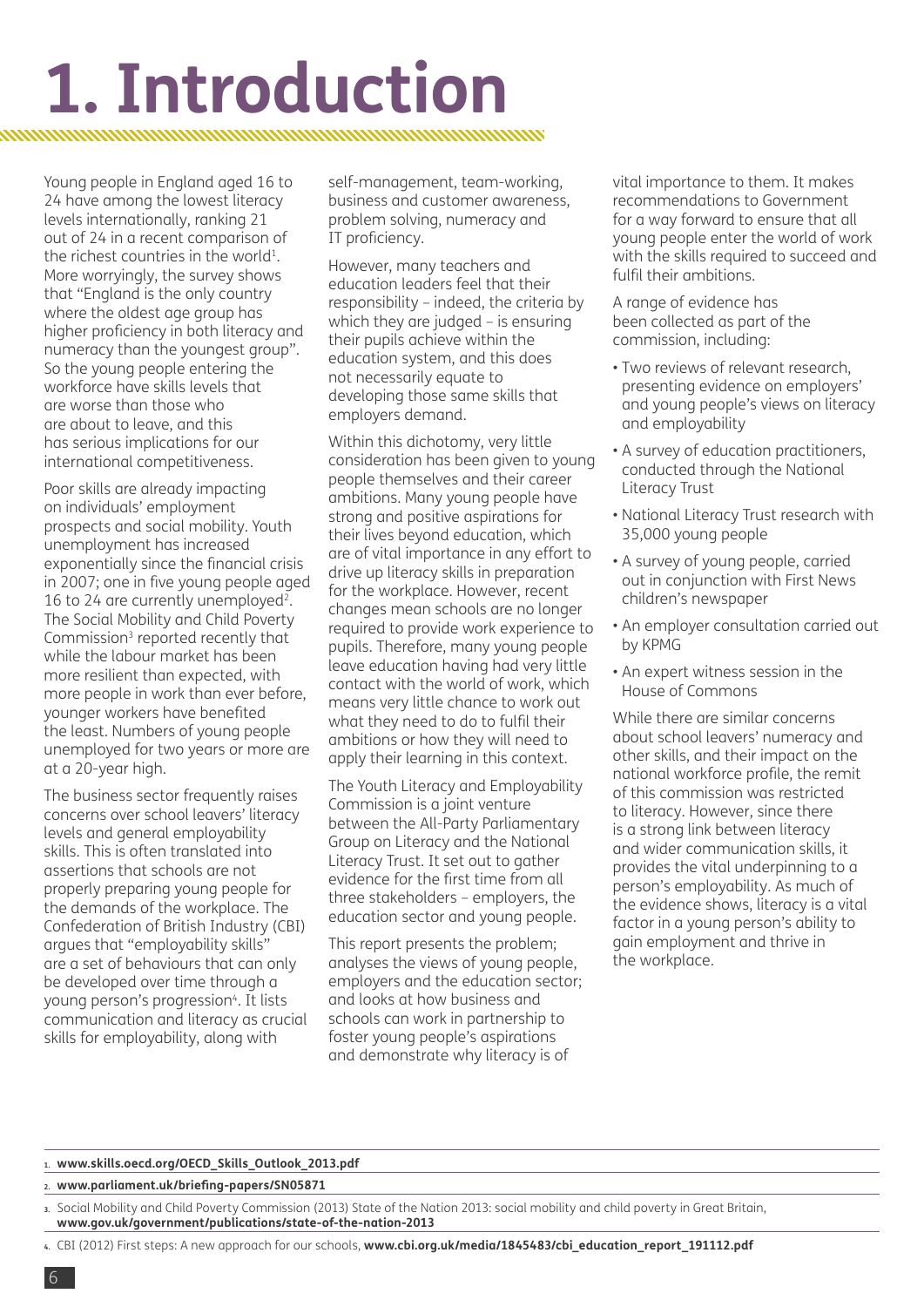### **2. Background**

### **Figure 1: GCSE English A\* – C from 2005 to 2012**

Many employers believe that school leavers have inadequate literacy skills. In the latest CBI survey<sup>5</sup>, 32% report dissatisfaction with young people's literacy levels; 35% say they have organised remedial training for young people joining from school or college, most commonly in literacy, provided by 15%. 69% of businesses want primary schools to focus on literacy and numeracy. This is also most commonly (39%) cited as what should be the priority for 11 to 14-year-olds. As CBI data also shows<sup>6</sup>, literacy and numeracy skills are one of the most important factors employers weigh up when recruiting school and college leavers, cited by 50%, behind attitude to work (87%) and general aptitudes (57%).

**2.1 What is the problem?**

Young people are disproportionately represented in unemployment figures; just over 20% of 16 to 24-year-olds are currently unemployed<sup>7</sup>. Youth unemployment studies (UKCES, 20128; Bivand, 2012<sup>9</sup>; Lee at al., 2012<sup>10</sup>; Petrolo and van Reenen, 2012<sup>11</sup>) outline an array of interconnected causes, and one of the frequently cited ones relates to the young people's skills on leaving school and entering the job market.

On the other hand, the proportion of 15 and 16-year-olds who achieve English GCSE at grades A\* to C has increased steadily since 2005, and in 2012 69% of students achieved this benchmark<sup>12</sup> (see figure 1).



Employers' dissatisfaction may be explained by the number of young people not achieving this standard. However, employers also express dissatisfaction with the literacy skills of young people who have achieved a good pass level in the subject. Many large employers use their own literacy tests as part of the application process, and find failure even among those who possess the right qualifications for the job. 20% of employers also report shortcomings in the literacy skills of graduates<sup>13</sup>.

If students successfully pass English exams, but then fail in the workplace, several questions emerge. Are schools not placing enough emphasis on literacy? Are students unable to

transfer the skills learned in the classroom to the working context? Do employers and the education sector mean the same thing by "literacy"? Can and should literacy for the work environment be taught at school? Do young people understand the importance of literacy skills?

While it is clear that young people cannot possess a strong set of employability skills without an adequate level of literacy, it is less clear, perhaps, the level to which this has improved or worsened in recent years; whether the effect is magnified in the case of pre-existing employees or new school leavers; whether greater interaction with technology lessens or worsens literacy problems;

**5.** CBI (2013) Changing the pace: CBI/Pearson Education and Skills Survey 2013 **www.cbi.org.uk/media/2119176/education\_and\_skills\_survey\_2013.pdf**

**6.** CBI (2012) Learning to grow: what employers needs from education and skills, CBI Education and Skills Survey 2012, **www.cbi.org.uk/media/1514978/cbi\_education\_and\_skills\_survey\_2012.pdf**

**7. www.parliament.uk/briefing-papers/SN05871**

**8. www.ukces.org.uk/assets/ukces/docs/publications/the-youth-employment-challenge.pdf**

**9. www.tuc.org.uk/sites/default/files/tucfiles/generation\_lost\_touchstone\_extras\_2012.pdf**

**10. www.impetus-pef.org.uk/wp-content/uploads/2013/05/Short-term-crisis-long-term-problem.pdf**

**11. www.cep.lse.ac.uk/pubs/download/cp338.pdf**

**12.** Data from 2012 is at **www.gov.uk/government/uploads/system/uploads/attachment\_data/file/219341/sfr02\_202013.pdf**. A summary is provided in Clark and Formby (2013) Young People's Views on Literacy Skills and Employment, **www.literacytrust.org.uk/research/nlt\_research/5451**

**13. www.cbi.org.uk/media/2119176/education\_and\_skills\_survey\_2013.pdf**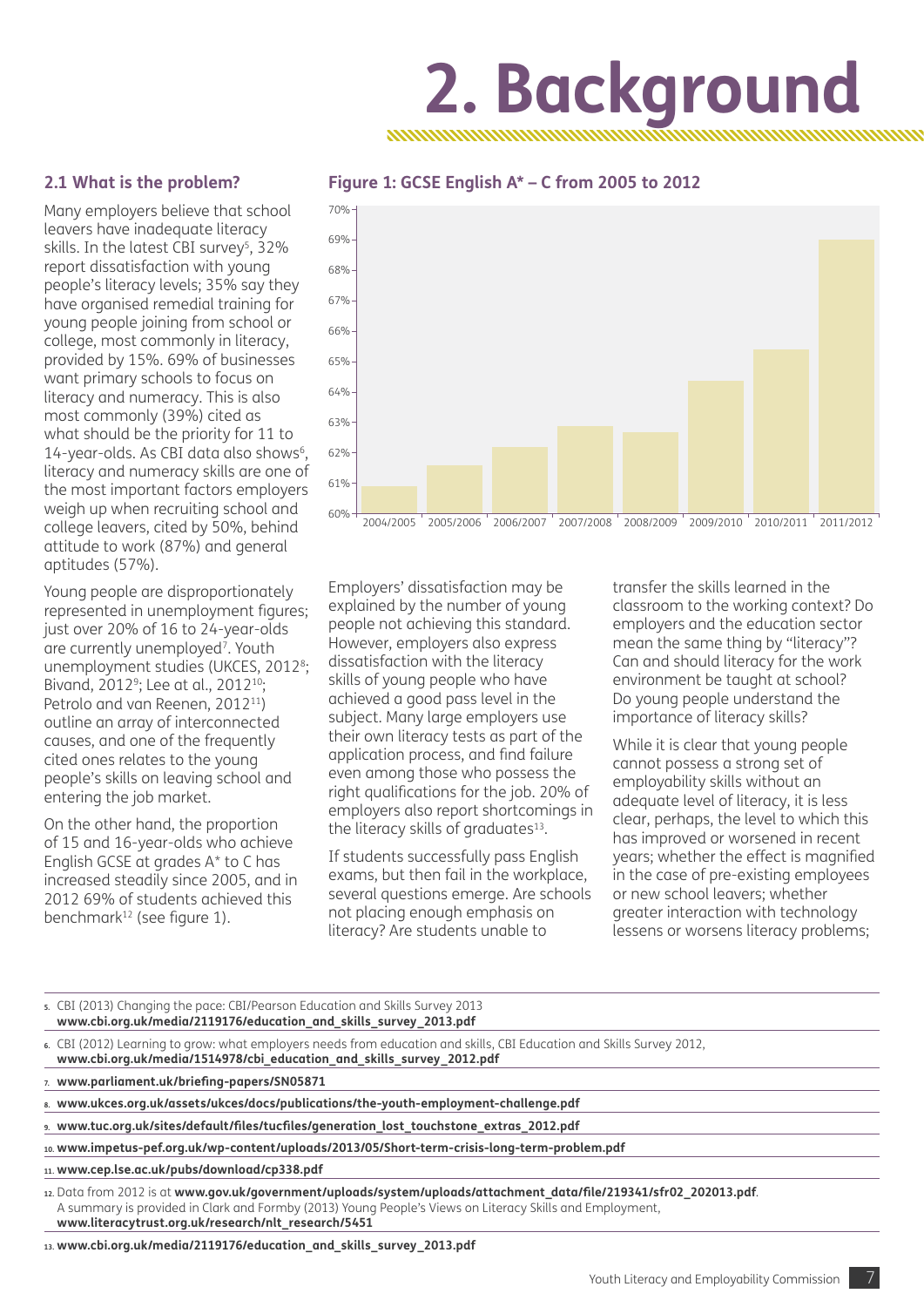and whether the teaching of literacy in secondary school has missed a trick by not placing it in the context of the workplace and career aspirations.

There is also the question of whether schools are able to provide young people with the wider skills they require to enter the working environment. This is perhaps particularly relevant in light of the abolition of compulsory work experience during Year 10, the development of a new National Careers Service, the development of new National Curriculum requirements, the proposed raising of standards within GCSEs and the outcomes of the Richard Review of Apprenticeships, among other factors.

Education is an important driver of social mobility. The National Literacy Trust's Literacy Changes Lives review (200814) presents overwhelming evidence that literacy has a significant relationship with a person's happiness and success. It also shows that men and women with poor literacy and/ or numeracy are least likely to be in full-time employment and more likely to be in manual jobs compared with those who are competent in both. Poor literacy skills can also be a serious barrier to progressing once in employment: 63% of men and 75% of women with very low literacy skills have never received a promotion. More worrying for these people are trends in the job market; the CBI has estimated that by 2020 46% of jobs will be managerial, professional or associated roles15.

The OECD Survey of Adult Skills<sup>16</sup> also showed that skills transform lives, generate prosperity and promote social inclusion. Without the right skills, people are kept at the margins of society, technological progress does not translate into economic growth, and enterprises and countries can't compete in today's globally connected and increasingly complex world. The survey showed that, in all countries, individuals with lower proficiency in literacy were more likely to report poor health, to believe that they have little impact on political processes, and to not participate in associative or volunteer activities than those with better literacy skills. It also shows that the level of literacy in England is below the OECD average. Moreover, the relationship between literacy and social inequality in England is one of the strongest among all the countries surveyed.

### **2.2 What does literacy mean?**

Employers' increasing dissatisfaction with the literacy levels of school leavers, at a time when achievement in literacy as measured through qualifications and school attainment has itself been increasing, suggests there may be different concepts being described; that academic literacy and literacy for the workplace may be qualitatively different.

The Rose Review<sup>17</sup> defined literacy for the purpose of its remit "as covering speaking, listening, reading and writing". However, the final report also highlighted that "Discussion of reading and writing in primary education sometimes fails to recognise the central importance of developing children's spoken communication." According to Ofsted<sup>18</sup> "the definition of literacy should be taken to include the ability to speak and listen effectively alongside the skills of reading and writing."

Among the five aims listed for the school curriculum, by an expert panel review in  $2011^{19}$ , the first was that provision should "Satisfy future economic needs for individuals and for the workforce as a whole, including the development of secure knowledge and skills in communication, literacy and mathematics…" This report also reiterated the view "that language enrichment work across the curriculum should continue throughout the period of compulsory education".



**14. www.literacytrust.org.uk/research/nlt\_research/243** Also see **www.kpmg.co.uk/pubs/ECR2006.pdf**

- **15.** CBI (2013) Changing the pace: CBI/Pearson education and skills survey 2013 **www.cbi.org.uk/media/2119176/education\_and\_skills\_survey\_2013.pdf**
- **16. www.skills.oecd.org/OECD\_Skills\_Outlook\_2013.pdf**
- **17.** Rose (2009) Independent Review of the Primary Curriculum: Final Report, **webarchive.nationalarchives.gov.uk/20100202100434/dcsf.gov.uk/primarycurriculumreview/**
- **18.** Ofsted (2011), writing and communication (literacy), **www.ofsted.gov.uk/resources/reading-writing-and-communication-literacy**
- **19.** Department for Education (2011) The Framework for the National Curriculum. A report by the Expert Panel for the National Curriculum review, **www.gov.uk/government/uploads/system/uploads/attachment\_data/file/175439/NCR-Expert\_Panel\_Report.pdf**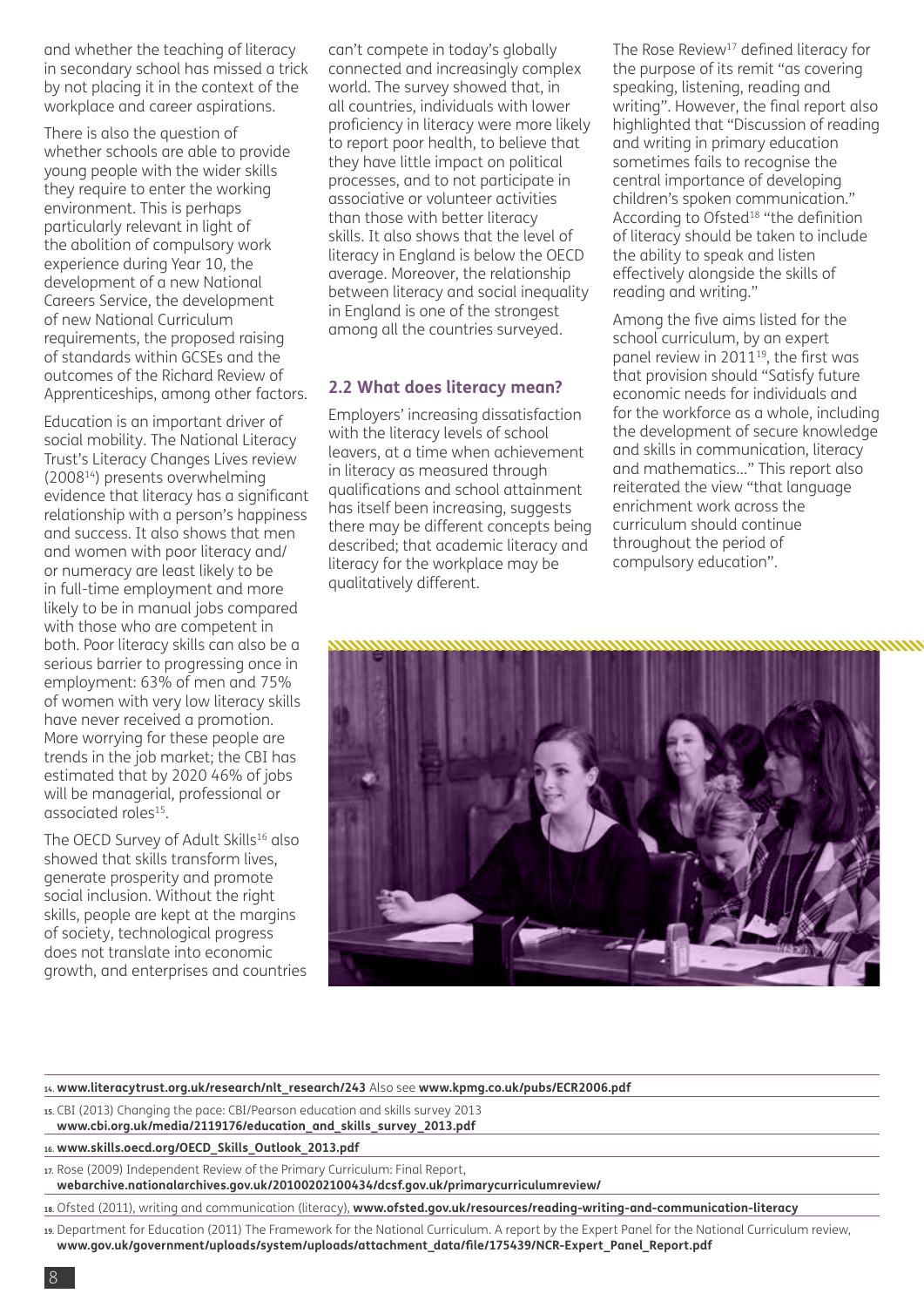

However, many teachers feel that verbal communication is often pushed out in schools, and this was reflected in the evidence we received. Emma Boyle, a teacher at Bishop Challoner School, said: "Business literacy incorporates and underpins the ability to work with all levels of colleagues and clients (professionally and competently), to be an effective communicator at all levels, including public speaking and presenting ideas, formal writing, using business appropriate language, ability to interpret complex documents, technical writing, etc. School literacy focuses largely on spelling, punctuation, etc. and not the deeper points or the key skills and abilities needed for modern business."

Other practitioners referred to the way in which literacy skills were put to use in different contexts. Kirsten Francis, Manager of Norfolk's Schools and Young People's Library Services, said: "There is a difference between functional literacy – understanding and comprehension of text [to] act on instructions and interpret information

relevant to the field you are employed in and 'true fluency' – being able to write reports, analyse, assess and summarise complex information, collate information in meaningful ways and write in a reflective way about practice, which are required by many employers who employ people in basic wage work, e.g. the social care sector."

The CBI20 has its own definition of what it means for an individual to be functionally literate, which says an individual must be able to:

- read and understand basic texts drawing out relevant information
- construct properly spelt, grammatically correct writing that is suitable for the audience
- write with legible handwriting
- understand oral communications and react appropriately
- be sufficiently articulate to communicate orally.

Like the definitions provided by the Rose Review and Ofsted, the CBI

version highlights the importance of speaking and listening. This is interesting in light of the move to remove the speaking and listening element from the overall GCSE English grade, which was announced earlier this year<sup>21</sup>. Teachers' views on this are included in chapter 3.

Despite the similarities in definitions, there is no agreement of what literacy means in the context of work and employability and whether this definition should be the same in an education environment. As well as good basic literacy, many employers say they want staff who are able to research, redact, and communicate information, to produce appropriate correspondence, and communicate effectively both in writing and verbally. This implies that, while not losing the baseline definition of literacy, we should also ensure we teach and assess higher order literacy skills that contribute so crucially to overall employability.

**21. www.bbc.co.uk/news/education-22292779**

**<sup>20.</sup>** CBI (2006) Working on the Three Rs: Employers' Priorities for Functional Skills in Maths and English and re-iterated in CBI publications thereafter: this list is taken from CBI (2011) Education and Skills Survey, **www.cbi.org.uk/media/1051530/cbi\_\_edi\_education\_\_\_skills\_survey\_2011.pdf**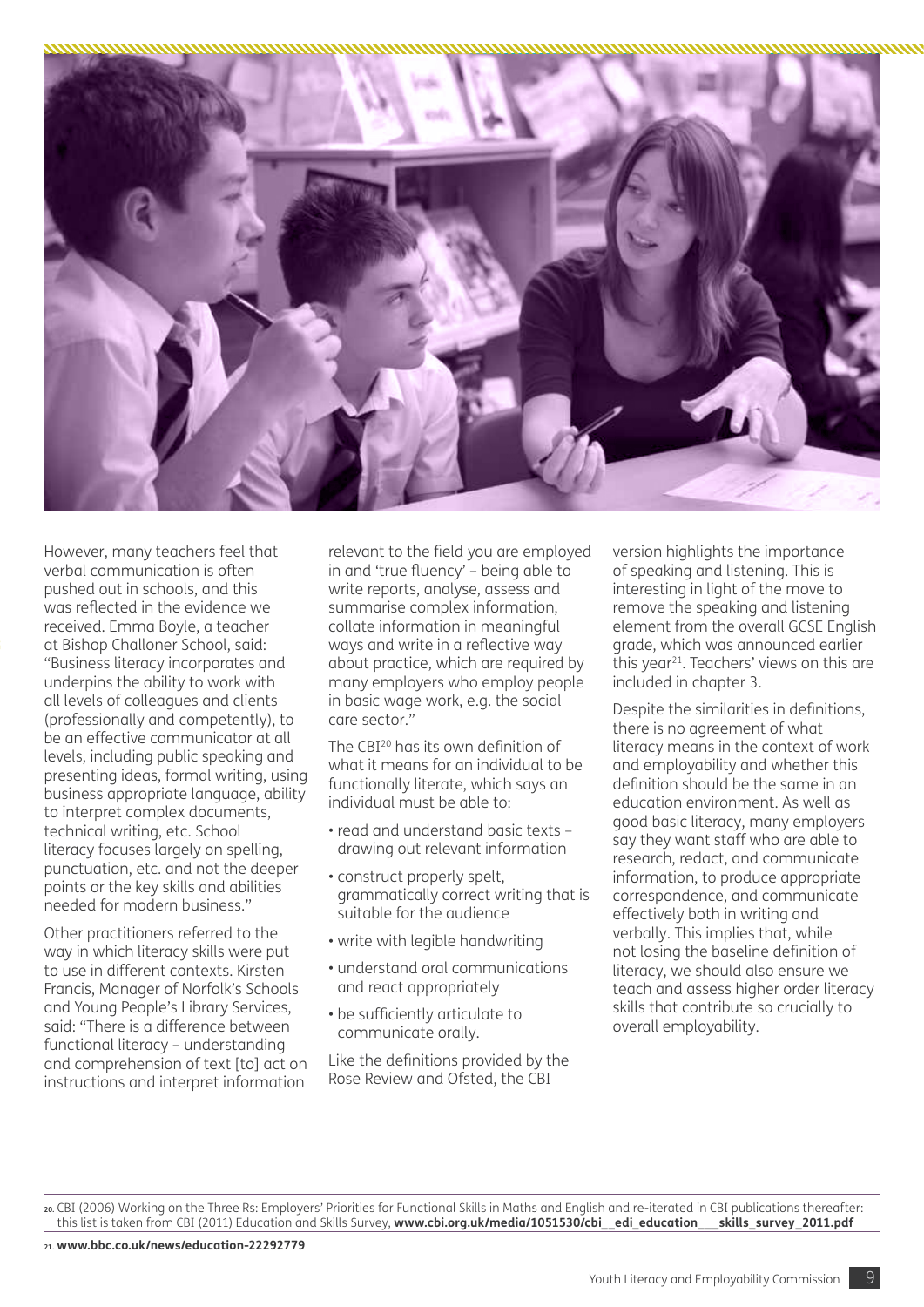### **2.3 How is literacy assessed?**

In an effort to drive up literacy standards, the Coalition Government has adopted an approach that emphasises the "basics" of literacy, including the introduction of a spelling, punctuation and grammar test in Year 6 and awarding extra marks for accuracy in these in GCSE exams. However, a report by Ofsted<sup>22</sup> earlier this year on secondary literacy criticised the "diminished view" of what literacy encompasses and called for schools to take a wider view of literacy that will underpin teaching and learning policies, and support pupils' wider employability. Literacy teaching, it said, should encompass broader skills where pupils are ready "to engage with challenging concepts, to make constructive connections between subjects and to learn from the thinking and experience of others".

Patricia Metham, Head of English at Ofsted, criticised a focus on exams and achieving results for creating a generation of teachers "who teach for the test and there is reluctance to be innovative". This view has been confirmed by the frustration of some teachers who responded to the survey, who feel they must teach how to pass exams rather than giving their students the skills to succeed after they leave school and enter the world of work.

An earlier Ofsted report<sup>23</sup> on English teaching highlighted the issue of subject relevance to pupils and how this impacted on both their enthusiasm and progress, particularly "in an age of substantial technological change". The report also referred specifically to the issue of school leavers' literacy levels not meeting the expectations of many employers:

"The blame is then directed towards schools, although examples are legion of businesses that subvert standard spellings and syntax in their trade names and slogans, and of official publications and signage that disregard standard rules of punctuation. The message for those still at school or college is that the rules and conventions they are being taught have little to do with 'real life'."

Evidence24 shows that formative assessment, focusing on qualitative feedback by teachers and students rather than a simple score, is one of the most effective ways of improving students' results. However, it has not produced the results it should in England as it has not been properly understood. Professor Dylan Wiliam has said<sup>25</sup> that "it turned from a way of encouraging students to 'own' their learning…into a way of measuring progress in fine detail."

In an action research project delivered by the National Literacy Trust, Transforming Writing, 68% of pupils made above average progress in writing when systematic formative assessment was used across the whole school<sup>26</sup>. Greater use of formative assessment in literacy could improve pupils' ability to reflect on and improve their own work and that of others, skills that are important in the "real world" context of the workplace.

Other recent research<sup>27</sup> has looked at how technologies have changed the way we communicate and new literacy practices that have emerged through our online and digital communications. Merchant (2009) claims that "literacy itself is changing"; yet our current curriculum does little to acknowledge these changes. Our current education

system does not maximise the literacy opportunities new technologies present.

Grace Breen, Lead Education Policy Adviser at the CBI, described employers' need to quickly assess applicants' basic practical skills – the ability to read and interpret text effectively, write in a way that clearly and accurately conveys meaning, use correct spelling and grammar and understand and respond appropriately to oral communications. She said, "The widely accepted baseline qualification for English…a grade C at GCSE, must be a guarantee of these basic practical skills." However, she also acknowledged the role of the wider package of skills that employers are demanding, which is much harder to infer from attainment at GCSE: "The primary concern when we surveyed our members when they are recruiting school and college leavers, is not these literacy skills, but the attitude and aptitude to work."

National Literacy Trust research, and many other studies, indicate the importance of reading fiction for attainment. However, current assessment of GCSE English is focused on non-fiction, driving out fiction from the curriculum at both Key Stage 3 and 4. Witnesses giving evidence agreed on the importance of reading beyond the basic skills of decoding and vocabulary. Russell Hobby, General Secretary of the National Association of Head Teachers, said: "I do not think we spend enough time on whole books and literature. I think if we want to get people excited about reading, it is not the basic skills, but a love of reading that drives that. I do not think it is cool enough in business to be interested in literature for its own sake, as opposed to, say, management literature."

**22.** Ofsted (2013), Improving literacy in secondary schools: a shared responsibility **www.ofsted.gov.uk/resources/120363**

**23.** Ofsted (2009) English at the crossroads, **www.ofsted.gov.uk/resources/080247**

### **24. www.faa-training.measuredprogress.org/documents/10157/15652/InsideBlackBox.pdf**

### **25. www.tes.co.uk/article.aspx?storycode=6367610**

**26.** National Literacy Trust (2013, forthcoming) Transforming Writing evaluation report

**27.** Davies, J. and Merchant, G. (2009) Web 2.0 for schools: learning and social participation, New York: Peter Lang, Merchant, G. (2009) Literacy in virtual worlds, Journal of Research in Reading, Volume 32, Issue 1, 2009, pp. 38–56, and Davies, J. (2011) Facework on Facebook as a new literacy practice, Computers & Education, Volume 59, Issue 1, August 2012, pp. 19–29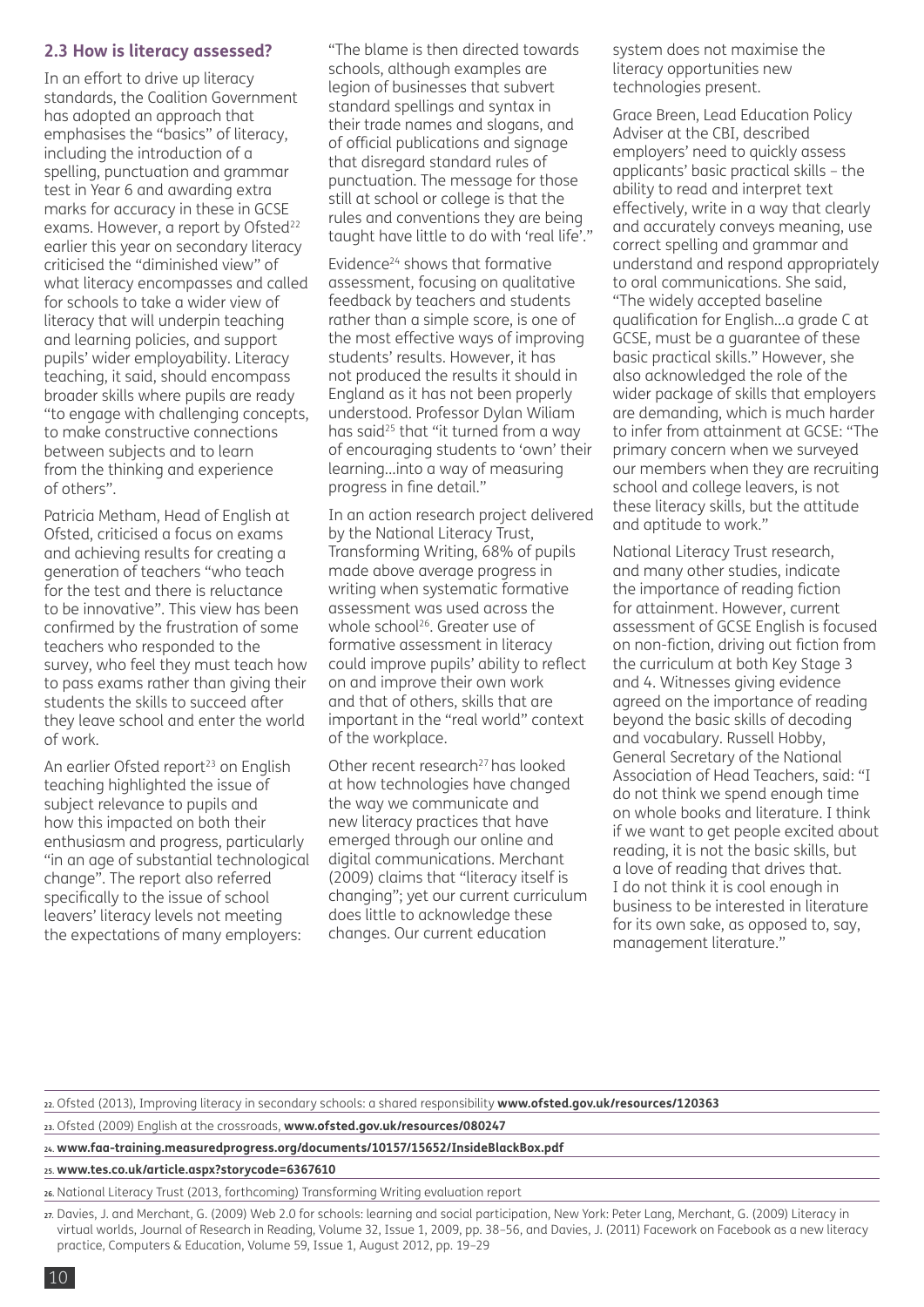## **3. Perspectives on youth literacy and employability**

### **3.1 Employers**

There is a wealth of literature and surveys documenting employers' perceptions of the skills of young people entering the job market. In 2013, the CBI's annual Education and Skills Survey showed 32% of employers are dissatisfied with literacy skills<sup>28</sup>, and similar figures have been reported since 2003. In 2012, employers placed literacy as the second highest priority for those teaching 14 to 19-year-olds (50%, after 71% for employability skills, with numeracy featuring third with 45% and communication skills fourth at 42%)29.

2013 survey data shows the level of concern about basic literacy skills varies between sectors – it hits a peak in the public sector, with 73% of those questioned expressing concern, compared with 69% in retail and hospitality, 68% in construction (health and safety reports are an issue of substantial concern), 52% in manufacturing, 42% in engineering, IT and science and 42% in professional services. In every sector this is greater than concerns about basic numeracy skills, although in some sectors IT skills beat both as a cause for concern.

UKCES data<sup>30</sup> on literacy and numeracy differs substantially from the level of concern reported in the CBI survey: only 5% of recruiters cited 16-year-old school leavers as poorly or very poorly prepared in terms of literacy and numeracy, decreasing to 3% of 17 to 18-yearold school leavers, 2% of college leavers and only 1% of those who

have completed higher education. In terms of employer concerns about specific skills, literacy stands at 29% (numeracy 26%) but with softer skills being of more concern to employers (job specific skills 66%, planning and organisation skills 41% and problem solving skills 37%, by way of example). However, 33% expressed concern about written communication skills and 38% regarding oral communication skills.

Although with different percentages, both surveys demonstrate how literacy is a concern for employers and must be therefore a priority for students.

Interviews with some of the largest UK employers have confirmed these views, as well as perceptions that the trend has worsened in recent years. One declared that the level of functional literacy is lower today

than 5-10 years ago, and that today the number of people who join the company with English and maths at GCSE is lower than in the past.

In evidence given to the commission, there were also concerns about a perceived lack of rigour in education in terms of literacy. Dame Gail Rebuck, Chair of the Penguin Random House UK Board, said, "I have taken countless business leaders to schools…who have been shown work very proudly by teachers, which is full of spelling mistakes. I have said quietly, 'You might be very proud of this, but it is full of spelling mistakes.' They say, 'That does not matter, because actually what is important is the ideas contained in this.' I say, 'In the real world that does matter'." Nina Mills, Balfour Beatty, made the same point: "I have been told on more than one occasion by educators and students alike that (disability and



**28.** CBI (2013) Changing the pace: CBI/Pearson education and skills survey 2013 **www.cbi.org.uk/media/2119176/education\_and\_skills\_survey\_2013.pdf**

**29.** CBI (2012) Learning to grow: what employers needs from education and skills, CBI Education and Skills Survey 2012, **www.cbi.org.uk/media/1514978/cbi\_education\_and\_skills\_survey\_2012.pdf**

**30. www.ukces.org.uk/assets/ukces/docs/publications/the-youth-employment-challenge.pdf**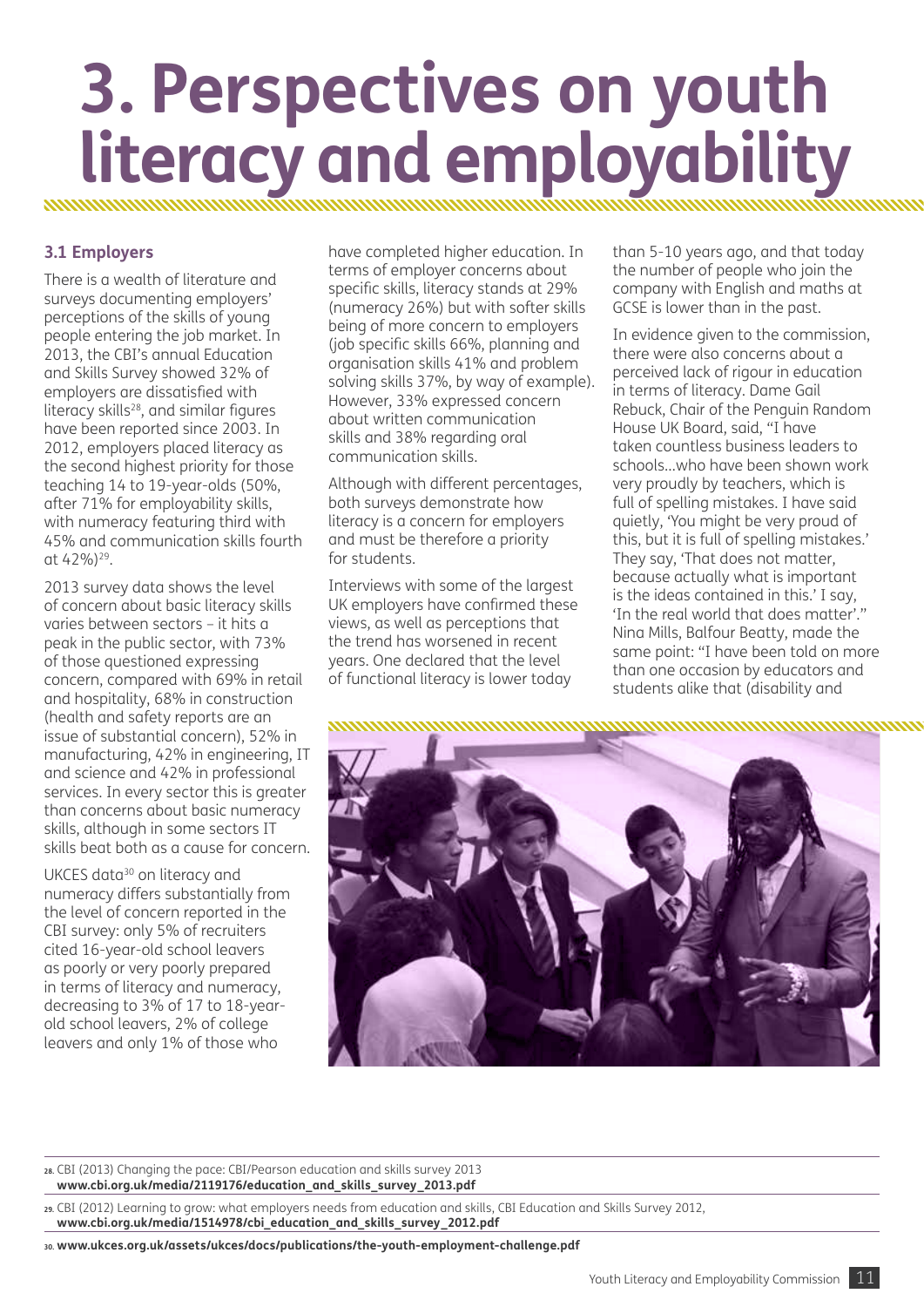second languages notwithstanding) it is not important to be able to spell correctly, as long as the meaning can be understood as this is what examinations require. From an employment perspective this is not the case; the documentation that is produced as standard in most career areas today demands significant literacy skill."

The UK is unique among all European countries in not requiring ownlanguage study at ages 16 to 19. As the Wolf Review of Vocational Education stated, in 2011: "Mathematics and own language skills are central to vocational success and educational progress. In England, Maths and English GCSEs (A\*-C) have become the key indicators of acceptable levels of attainment, used by gatekeepers to sift, select, and determine access. The importance of these subjects has been recognised for decades; and yet English education continues to be unique in the most dysfunctional of ways."31

When asked about possible reasons behind the problem, some employers shared the view that schools do not place enough emphasis on teaching grammar, spelling and punctuation; and no time is dedicated today to teaching how to write professional communications<sup>32</sup>. Employers also appreciate that it is difficult for young people to understand the link between literacy and employability; and believe that through work experience, young people can appreciate the importance of correct communication to succeed at work.

Many employers complained about the use of text-speak when writing in a professional context and frequently mentioned young people not having a grasp of what is appropriate or inappropriate in business communication. However, there was not a strong view on an overt link between poor literacy levels and the increased use of technology from the people spoken with for this review.

While there are clearly legitimate concerns that young people do not always have the relevant skills to construct a formal business letter or email, some respondents felt that some of the skills sought were out-ofstep with the way in which businesses operate today – a trend which is only likely to increase in the future.

### **3.2 Teachers**

While most teachers would agree that pupils should leave them ready for the world of work, a survey of practitioners – including teachers, literacy consultants, librarians and university lecturers – raised a number of recurring themes in relation to what is taught in school and what is expected by many employers.

In general, they seem to agree that many employers have a rather narrow definition of literacy, defining it as good spelling, punctuation and grammar, while failing to recognise that true literacy means more than that. However, there were also concerns over pupils' ability to transfer their skills to the working environment. Catharine Driver, a language and literacy consultant, said: "Reading and writing in employment settings is very different. The audiences and purposes are so different, each setting has its own literacy genres and jargon; such as writing a report for a manager, or a set of instructions about how to complete a process."

Some teachers expressed concerns about the relevance of some aspects of the English curriculum to workplace contexts. Victoria Gilbert, English teacher at Torpoint Community College, said: "Students are being asked to learn grammatical terminology and sit exams on Shakespeare, and then being asked to transfer those skills to their everyday life and workplace. The question that comes to my mind is 'What literacy skills are employers looking for?' Online communication skills? Telephone skills? Letter writing?"

As one teacher describes it: "Due to government pressure English teaching has evolved into specifically teaching towards controlled assessment tasks and exam preparation. In most cases this is fine, but for some students they can perform for the tasks, but may not be able to transfer these skills into the workplace and therefore there may be an assumption that their actual skills do not reflect the grade they have achieved".

This was echoed by Julie Cordiner, Lead on School Led Partnership at Middlesbrough County Council: "League tables don't place emphasis in right place to improve employability. Good grades are effective at getting students interviews, though they don't necessarily translate into relevant skills and students with those good grades still often don't get the jobs."

Distinctions were often made by teachers between a "prescriptive GCSE syllabus" focused on writing essays about Victorian texts and modern manifestations of literacy and communication skills in the workplace. Suzy Kendall, English teacher at Denefield School, added, "The emphasis on a final exam will not teach children how to use word processors properly e.g. using spelling and grammar check. There will be no place for redrafting skills." Ultimately, as another teacher expressed it, their focus has to be on ensuring their students pass exams not that they learn skills for their future jobs.

Teachers are also worried that removing the assessment of speaking and listening from GCSE English could result in these skills being considered less important. Victoria Gilbert said, "Removing speaking and listening assessment from GCSE devalues the importance of communicating verbally and in my opinion is perhaps more relevant to the workplace than basic writing skills." Suzy Kendall agreed: "Not examining speaking and listening means that schools/English depts will marginalise speaking skills within their offering and this is the literacy skill probably most relevant to the workplace."

**<sup>31.</sup>** Review of Vocational Education – The Wolf Report, Professor Alison Wolf, April 2011,

**www.gov.uk/government/uploads/system/uploads/attachment\_data/file/180504/DFE-00031-2011.pdf**

**<sup>32.</sup>** An employer consultation was carried out by KPMG to gather evidence for the commission. For details see appendix.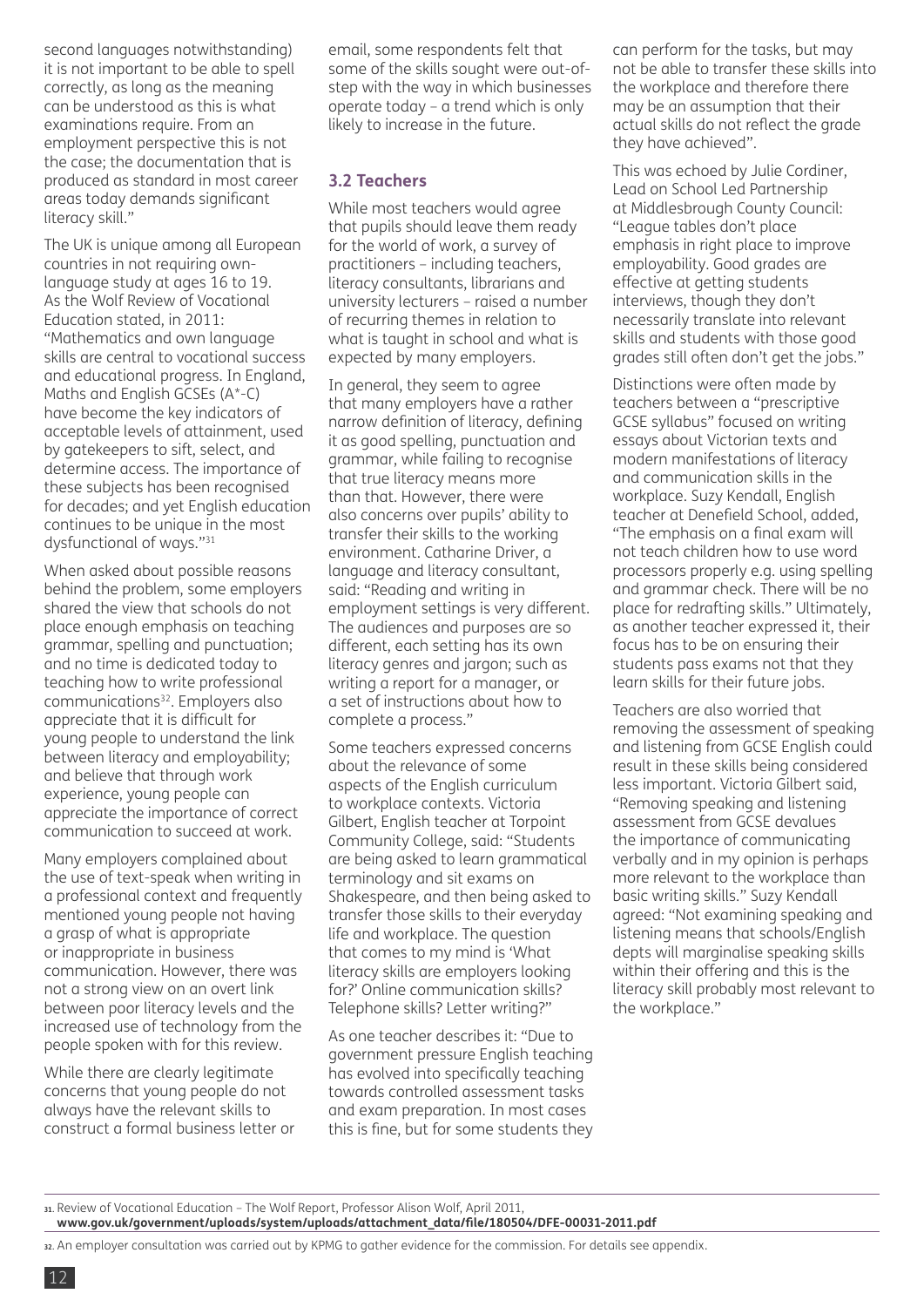### **3.3 Young people**

While employers' perceptions of the skills of young people entering the job market have been well-documented, there is a dearth of similar studies outlining the perceptions of young people themselves – both with respect to general employment skills and literacy skills, in particular.

Morris et al (1999) reported that young people aged 15 to 24 believe employers are most likely to seek communication skills, general education, good appearance and team working skills. Johnson and Burden (2003) found that young people recognise the importance of soft skills beyond their formal qualifications and mention communication skills, team working ability, organisational skills and customer service as the most important skills to succeed at work.

A recent National Literacy Trust survey<sup>33</sup> also highlighted young people's awareness of the importance of communication skills. Of the 35,000 8 to 16-year-olds surveyed, nine in 10 (86.1%) agreed that good communication skills are important to get a job. Indeed, when asked what the most important skill is to succeed in life, most believed it is speaking and listening, followed by maths.

However, those surveyed seemed less able to make the link between more traditional literacy skills and employment. Only 56% agreed that if they are good at writing they will get a better job when they grow up, which means that four in 10 children and young people do not appear to see the link between writing skills and their job prospects.

The fact that a large number of young people do not see the link between their writing ability and their success when they start working is clearly an issue which needs addressing, especially since employers have such high expectations of literacy and consider it a key factor for employability.

These findings are further confirmed by the survey conducted in partnership with First News children's newspaper. This found that, among the sample of 177, young people considered speaking, listening and communication to be the most important skills required for

employment. Maths was considered the most unimportant, followed by IT/computer skills and writing. Young people regularly cited confidence and teamwork as additional important skills for the job they want.

### **How important are the following skills for the job you want?**





### **Is there any other skill you think is important?**

**33.** Clark and Formby (2013) Young People's Views on Literacy Skills and Employment, **www.literacytrust.org.uk/research/nlt\_research/5451**.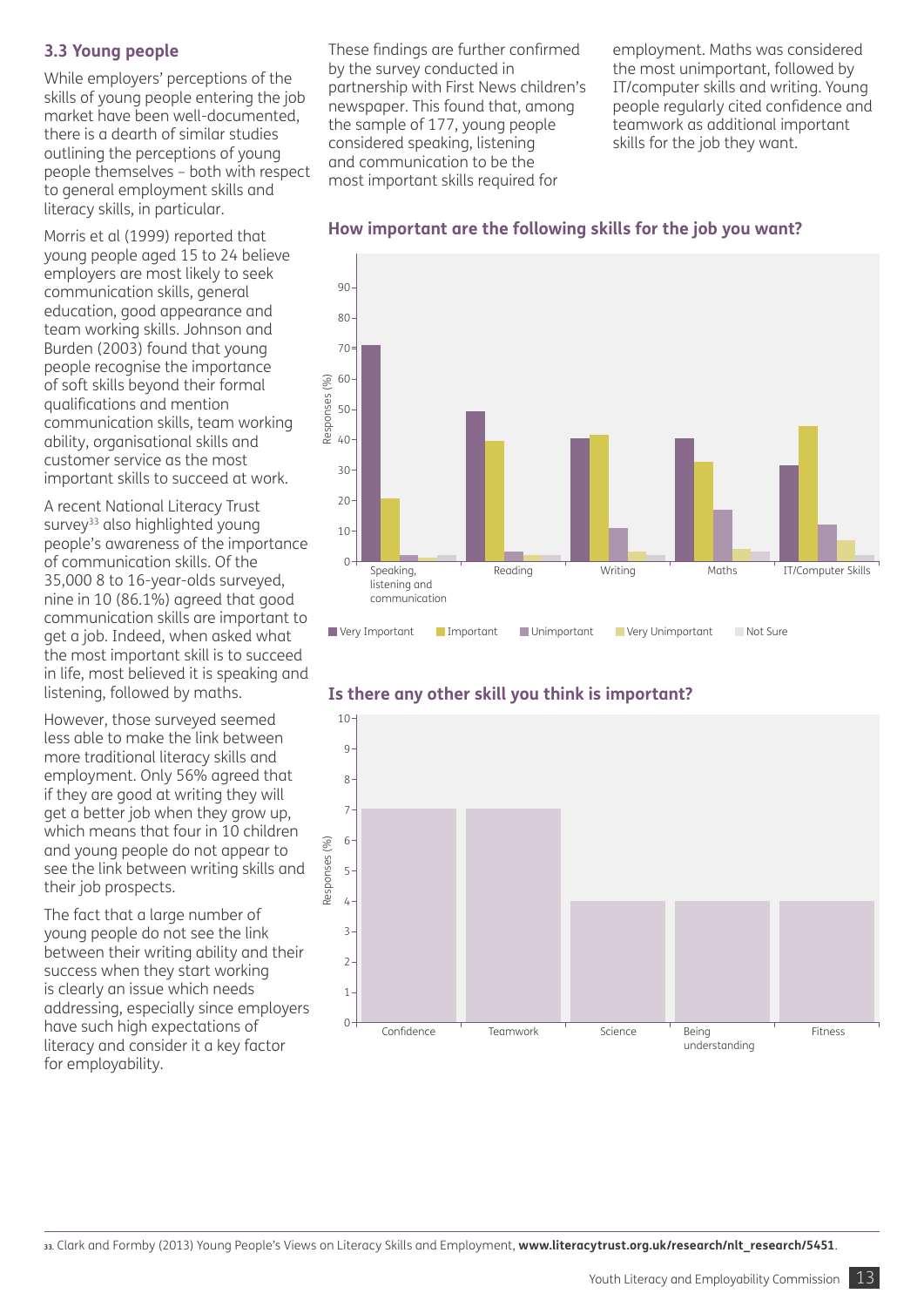A study by City and Guilds<sup>34</sup> maintains that young people perceive key subjects such as English and maths as important for the workplace, but 16 to 18-year-olds report that the teaching of mathematics should be made more relevant by teaching "real world" skills. The relevance of skills learned at school to day-to-day working life has been frequently mentioned also by the teachers who have provided evidence to the commission.

In our survey with First News, English/literacy curriculum content was deemed either very relevant

or relevant to getting specified employment by 68% of respondents. It was deemed not very relevant or not at all relevant by 29.4% of respondents, that is three out of 10 young people. However, it was considered relevant by far more girls (75.9%) than boys (60.9%), and twice as many girls said it was very relevant (39.4% vs 21.1%). When asked specifically about the ways in which school prepares them for the workplace, many pupils were clear about what they felt was lacking, and the relevance to real life. One

 $50$ 45 40 35 30  $(%)$ Responses (%) Responses 25  $20$ 15 10 5  $\Omega$ Very relevant <sup>1</sup> Relevant 1 Not very Not at all Not sure relevant relevant

**How relevant is what you study in English/literacy to getting the job you want?**

said, "I think that school helps you and prepares you for teamwork and working alone, and sometimes helps you with the academic side of things; but they have a reasonably outdated spectrum of topics which exclude more up-to-date subjects like computing." Another echoed the concerns of many teachers: "It is isolated - the main focus is on exam preparation and results for league tables."

A review of the literature<sup>35</sup> also suggests a disconnect between young people's perceptions of their skills and the views of employers. Some research shows young people have a very limited understanding of what team working and communication skills actually mean within the workplace context<sup>36</sup>; if so, this situation is likely to be compounded by the fact that many do not get the opportunity to gain work experience while still at school. A YouGov survey for the Private Equity Foundation found that most young people were confident about their skills, with 87% rating their literacy and numeracy as good or very good, 75% their soft skills, 65% their knowledge of the workplace and 49% their technical skills<sup>37</sup>. So the issue is not only that young people may not see the importance of formal literacy skills but also that they do not appear to think they need to improve or make any effort to adapt these skills for the workplace.



### **34.** A study by City and Guilds (2012)

**www.cityandguilds.com/~/media/Documents/About-us/CityandGuildsWaysintoWorkViewsofYoungPeopleReportpdf.ashx**

35. Clark and Formby (2013) Young People's Views on Literacy Skills and Employment, www.literacytrust.org.uk/research/nlt\_research/5451

**36. www.demos.co.uk/files/workingprogress1.pdf**

**37.** See **www.acas.org.uk/media/pdf/5/2/Young-people-entering-work-a-review-of-the-research-accessible-version.pdf**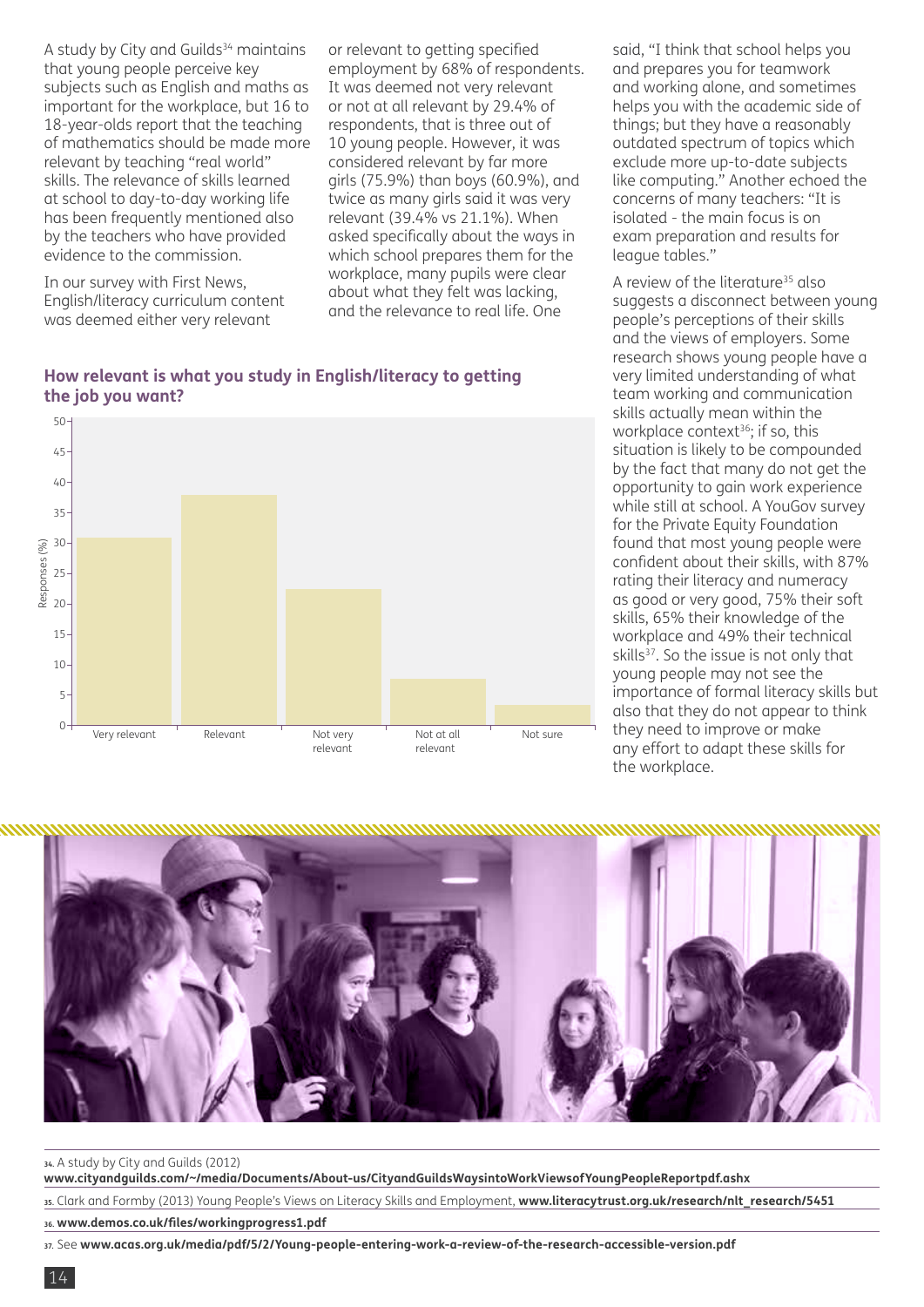# **4. The way forward**

### **4.1 Putting young people at the centre**

Despite employers' concerns for their literacy levels, most young people have strong and positive career aspirations. Among those responding to the First News survey (with an average age of 12 and a half), an impressive range of career ambitions were mentioned.

This is not to suggest that young people are unaware of the difficulties in entering the labour market. Indeed, almost half of respondents said they were worried about getting a job when they were older.

The issue seems to be that many are not properly aware of the limiting impact their own literacy skills may have on their chances of achieving their ambitions. A review by Oxenbridge and Evesson (2012)<sup>38</sup> on young people's expectations of work and the skills required to be successful found their knowledge varied according to their personal circumstances: "The degree of knowledge of work and labour markets among young people not yet in the labour market is mixed, and may be dependent on their personal circumstances, their available networks, and the labour market opportunities available to them."

Young people's aspirations could be a vital tool in developing literacy skills for employment. Aspiration (what a person hopes will happen in future) is strongly related to behaviour and attitudes. Aspirations change as young people get older. A 2008 Cabinet Office paper looking at skills and attainment highlighted that the crucial period is between 11 and 14, when young people form solid aspirations which inform their future and life choices and ultimately their earnings, quality of life and other outcomes<sup>39</sup>. At this point young people shift from idealistic



**What job would you like to do when you are older?**

aspirations to realistic aspirations. Recent research by the Joseph Rowntree Foundation has confirmed the association between aspiration and attainment<sup>40</sup>, while pointing out that this does not establish causality. However, research tends to focus on "educational aspiration" – the aspiration to participate and attain in education – and how this impacts on attainment. Our research, and the evidence we received, strongly suggests that, particularly for the crucial 11 to 14 age group, developing realistic employment aspirations can provide a powerful framework for the development of educational aspiration, which will support skills development and literacy. 82.1% of young people surveyed said knowing which subjects are important to get the job they want would make them work harder at those subjects at school.

The importance of employment aspirations as a driver of educational aspiration and literacy attainment seems to be especially significant for pupils from deprived backgrounds, as many will have little or no

experience of the wide range of employment opportunities that may be available to them, with the right skills and qualifications. As teacher Jo Washburn, from Bournville School, said at the evidence session: "Almost half of our children are in the bottom 20% on the IDACI index of deprivation, so it is really important that we give them opportunities to be exposed to the world of work."

Interestingly, in our survey of young people, it was the pupils on free school meals who were least worried about getting a job when they are older: just 33% said they worried about this, compared with 47% among those not receiving free school meals. This perhaps suggests a lack of engagement or aspiration rather than confidence in their prospects beyond school; that they have not yet begun to consider what they may need to do to gain employment, or how prepared they currently are for the workplace. In terms of increasing social mobility, this point is vital. A recent report<sup> $41$ </sup> by the Social Mobility and Child Poverty Commission stated that class is a bigger barrier than gender in getting a

**38. www.acas.org.uk/media/pdf/5/2/Young-people-entering-work-a-review-of-the-research-accessible-version.pdf 39. http://webarchive.nationalarchives.gov.uk/20090114000528/http:/cabinetoffice.gov.uk/media/109339/aspirations\_evidence\_pack.pdf**

**40. www.jrf.org.uk/sites/files/jrf/education-young-people-parents-full.pdf**

**41.** Social Mobility and Child Poverty Commission (2013) State of the Nation 2013: social mobility and child poverty in Great Britain, **www.gov.uk/government/publications/state-of-the-nation-2013**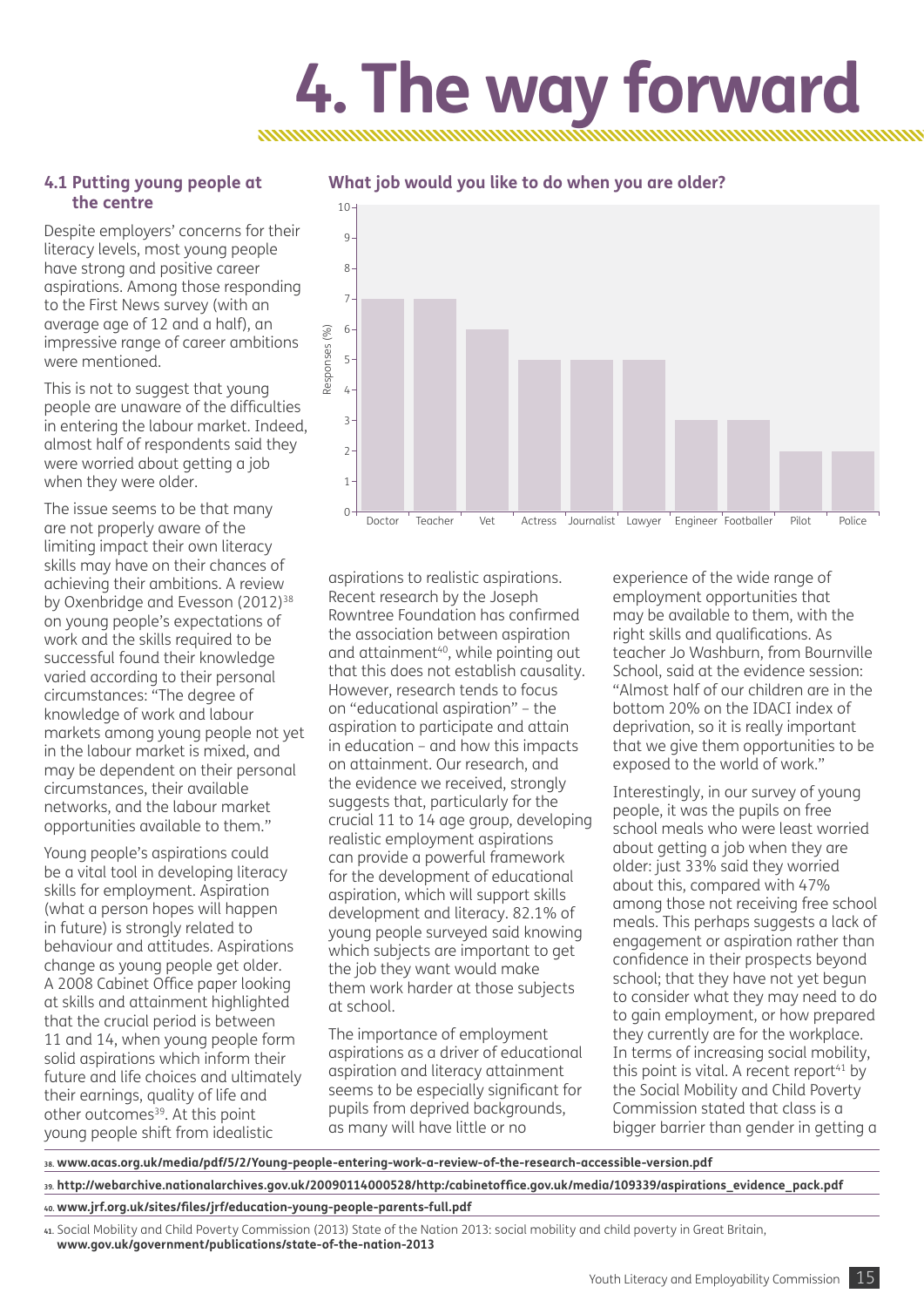top job. If we do not foster aspiration among this group, their chances of success beyond school remain slim.

Some young people may be unable to make the connection between the skills they learn in school and how they will use them in later life. When asked how they think school prepares them for the workplace, answers were varied depending on what type of work they wanted to do. A large proportion mentioned "softer skills" including confidence, independence, organisation, teamwork and working to deadlines, while there was a significant minority who said it doesn't prepare them at all. One said: "we need to learn some more life skills as at school, we seem to be in a little bubble from the outside world!" while another commented, "It prepares us in practically every way apart from learning about business".

These comments show that, while schools can do a lot to foster aspiration, when done in partnership with the business community it can be much stronger. Jo Washburn summed it up: "Schools do a lot to inform students, but it was the interaction with the volunteers that really made a difference. There was the missing link to making it all work." This was echoed by her pupil, Kadique, who talked about the volunteer he worked with: "Anna is someone who is successful, so she could tell us how she got to this point in her life". Partnerships with business can also help make classroom learning more relevant, and encourage students to think about the need to transfer

their learning to the workplace environment. Student Lucy Anne Doncaster commented on how the lessons involving volunteers differed from usual: "The work done in the classroom was relevant, engaging and challenging, not just theoretical."

Partnerships with business are vital in opening up career options that pupils may otherwise be unaware of. As Julie Cordiner from Middlesbrough County Council said, "Schools do not know what the emerging industries are or what jobs are available to leavers and hence are not adequately preparing them with relevant skills."

This would traditionally be the role of careers advisers but data suggests that failings here may be inhibiting young people's aspirations. The Social Mobility and Child Poverty Commission stated that, "Following devolution of responsibility for careers advice to schools, three-quarters are failing to provide an adequate service. Government has devolved the service without devolving the resources."42

Working with volunteers and businesses can make significant differences to the young people who participate, as they feel more aware of what will be expected of them and better equipped to face the challenges of the work environment. It can also make a huge difference to their levels of confidence in workplace scenarios, as Amanda Delaney, a volunteer with the National Literacy Trust's Words Work programme, explained: "The group I was working with found what was expected of them overwhelming.

They lacked real life experience of work-related situations, and did not understand how they should behave or how to work independently or as a group to follow a brief. Their lack of confidence and communication skills was holding them back."

A recent CIPD (2013: 443) report said: "Confidence is an issue for many young people and many find interview situations particularly stressful as they have no prior experience of the workplace and they often don't know how to talk about their skills or how to 'market' themselves to a potential employer." Confidence may be a major barrier to fostering aspiration as a route to improving employability. As First News editor Nicky Cox stated in her evidence to the commission, "It's all about self-esteem, which is the beginning and end of everything."

### **4.2 The role of business in supporting learners**

Business support for learners can take many different forms, including presentations to assemblies, providing careers advice and work experience, mentoring, volunteering in classrooms, working together on curriculum projects or acting as school governors. Perhaps the most common form of literacy support is the one-toone reading volunteering offered to schools by charities such as Beanstalk.

The CBI's 2012 survey<sup>44</sup> showed 57% of employers have links with secondary schools; 39% had increased their links in the past year;



#### **42.** Ibid, p.6

**43. www.cipd.co.uk/binaries/MarsVenus%20FINAL%2030%2004%2013.pdf**

**44.** CBI (2012) Learning to grow: what employers needs from education and skills, CBI Education and Skills Survey 2012, **www.cbi.org.uk/media/1514978/cbi\_education\_and\_skills\_survey\_2012.pdf**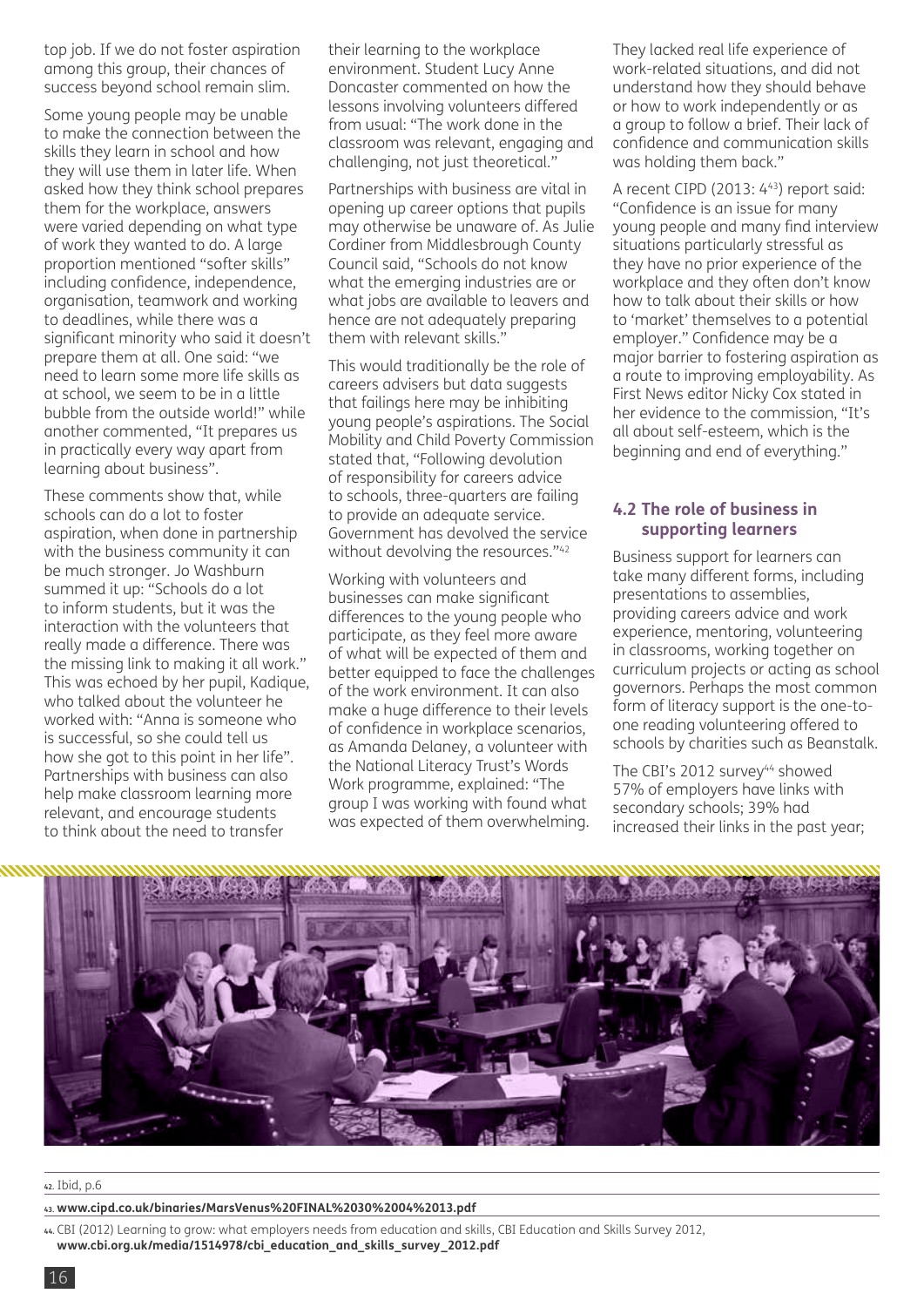and 20% had links with primary schools. Research<sup>45</sup> seems to support the value of these links, showing that children who have four or more interactions with business people and careers activities at school are five times less likely to fall into the NEET category (not in education, employment or training) upon leaving school and earn, on average, 16% more than their peers.

Young people appear to recognise the value of these interactions, according to the survey with First News children's newspaper. When asked what would help them to gain the skills they need for the job they want, they were more likely to choose support from people doing the job already over additional time learning these skills in class (92.6% chose help from those doing the job; 87.5% chose work experience; 71.3% chose teaching of those skills at school; and 61.6% chose practising by themselves).

Work experience is one of the most widespread forms of support, provided by 70% of businesses that support education<sup>46</sup>. The benefits have been identified by numerous studies, with as many young people believing in its importance as employers or parents<sup>47</sup>. Yet, a YouGov survey for the Private Equity Foundation (201148) found that more than one in 10 young people have never undertaken work experience and one in four will leave school without any interaction with employers<sup>49</sup>. This is likely to be further reduced by the recent removal of the requirement to provide work experience in Year 10. The Social Mobility and Child Poverty Commission<sup>50</sup> also drew attention to low levels of work experience, stating just over a quarter of businesses in England offer work experience (27%).

Another common form business support can take is one-off visits to talk to pupils about career opportunities. Jo Washburn talked about the deeper level of engagement that was possible through volunteers working more closely with young people, over a longer period of time: "We have had volunteers in before. There are 220 in a year group, and they would stand in front of them but the engagement was not there."

In the Words for Work programme that she delivered to pupils, she had one volunteer to four students, and this, she feels, was key to its success. However, she also acknowledged the issues this raises with meeting demand and upscaling to work with whole year groups, when many more volunteers would be needed. Recruitment, and availability, of business volunteers in this context is not always easy. This point was also made by Clive Dalton, who even when working to engage employers right across Birmingham and Solihull, hit barriers in recruitment. He would have been able to roll the programme out to a far greater number of targeted students, he said, each in urgent need of this kind of support, had capacity among volunteers been greater. Jo also feels that a final stage to the programme, in which the students go to work with their volunteer for the day, would help to contextualise everything they've learnt, but would obviously pose additional capacity issues. However, "the students would love the chance to see what the volunteers do."

Many employers promote engagement with schools as part of their CSR agenda and see it as a way to add value to their own employees. Business interaction in the classroom can help to produce a better understanding of the value and purpose of learning for children than a normal classroom situation, especially in terms of literacy and numeracy. However, they often do not know how best to approach this or how to make the experience valuable for young people (26% of employers said this was a barrier to forging links with schools and colleges)<sup>51</sup>.

The quality of these interactions is vital in order to make the desired impact on pupils. Brokerage support is available, such as through programmes like Words for Work and Business in the Community's Business Class<sup>52</sup>, which can help businesses engage successfully. But both companies and schools need to be aware of these opportunities, and invest the time to make the most of them. Companies also need a better understanding of the requirements around criminal record checks. Among the employers we spoke to there was often confusion and misunderstanding about current regulations.

There are also concerns about the quality of work experience. A recent report<sup>53</sup> concluded that it is often a "tick-box exercise" and so recommended that, given its potential impact on young people with low aspirations, "the quality of work experience in schools should be vastly improved and more properly integrated with the curriculum and careers advice and support".

This report also recommended exploring the possibility of offering work experience earlier in Key Stage 3. This suggests that more attention needs to be given to developing a repertoire of workplace engagement opportunities for pupils at different ages and stages, to foster aspiration, increase engagement and develop confidence and knowledge about how literacy is used in the workplace.

**45.** It's who you meet: Why employer contacts at school make a difference to the employment prospects of young adults (February 2012), An article by Dr Anthony Mann, Director of Research and Policy, Education and Employers Taskforce, **www.educationandemployers.org/media/15069/its\_who\_you\_meet\_final\_26\_06\_12.pdf**

**46.** CBI (2012) see left page

**47.** For examples see Clark and Formby (2013)

**48. www.huffingtonpost.co.uk/2011/09/13/young-people-think-they-w\_n\_959942.html**

**49.** Also see Demos and the Private Equity Foundation (2011) The Forgotten Half, **www.demos.co.uk/files/The\_Forgotten\_Half\_-\_web.pdf**

**50.** Social Mobility and Child Poverty Commission (2013) State of the Nation 2013: social mobility and child poverty in Great Britain, **www.gov.uk/government/publications/state-of-the-nation-2013**

**51.** CBI (2012) see above

### **52. www.bitc.org.uk/programmes/business-class**

**53.** Demos and the Private Equity Foundation (2011) The Forgotten Half, **www.demos.co.uk/files/The\_Forgotten\_Half\_-\_web.pdf**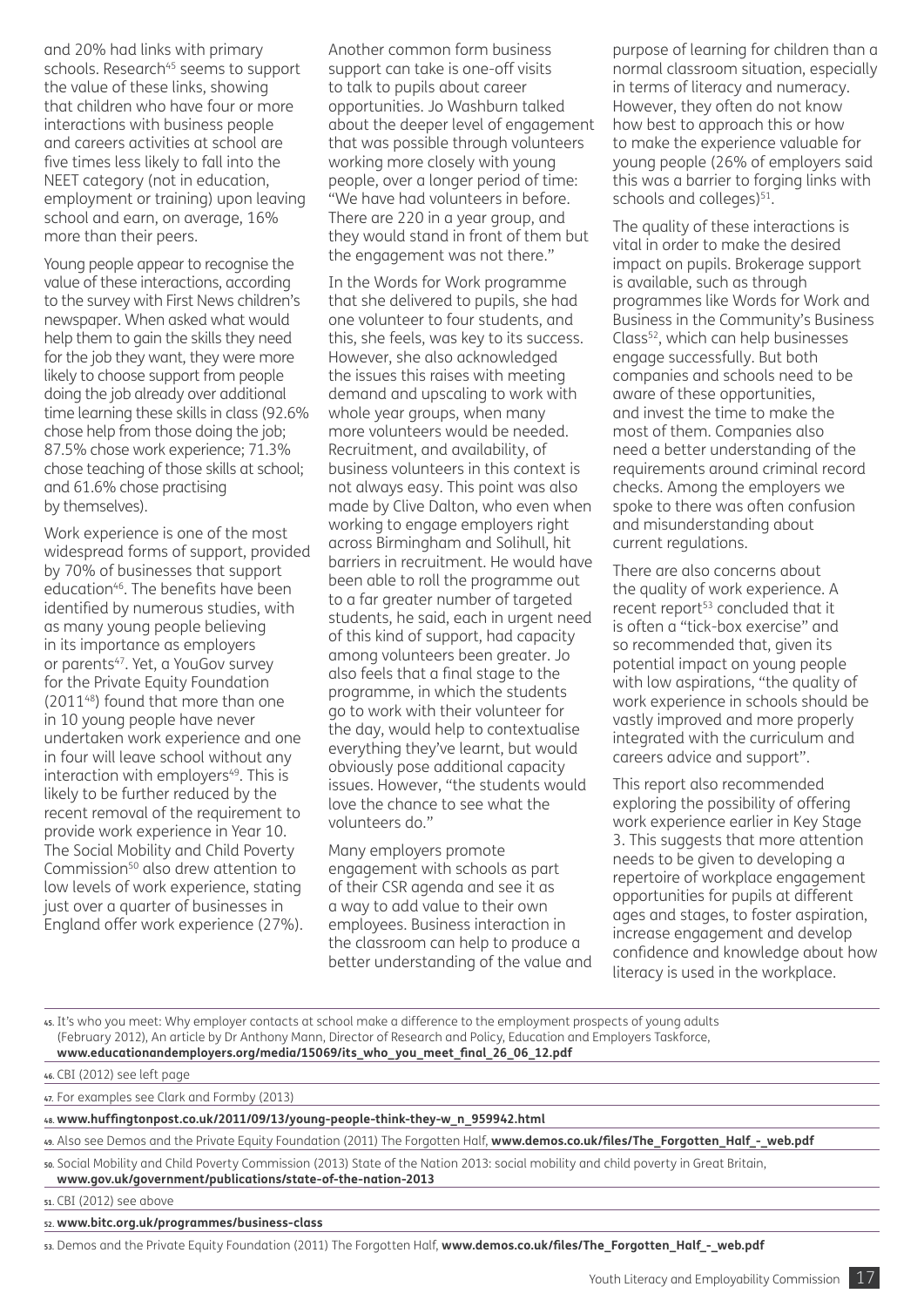### **Case study – Words for Work**

The National Literacy Trust's Words for Work programme recruits and trains volunteers from the business community to help improve students' literacy and communication skills. They work in small groups with targeted pupils to develop crucial employability skills and confidence. Pupils attending the evidence session gave encouraging accounts of how the programme had helped them make the link between school and work, and how it had prepared them for work better than school alone could.

Students felt that they learned more from the volunteers: because they felt they were treated on more equal terms, were able to call them by their first names, felt relaxed talking to them, saw them as role models, respected their success and wanted to learn from them the skills they needed to achieve the same. They didn't see teachers in the same way, as Lucy Anne Doncaster explained: "Teachers expect a level of maturity, not in our behaviour but in our communication and interactions. We are children after all. The business volunteers, however, are not necessarily used to this and expect us to act as colleagues. This forced us to develop confidence quickly and develop positive relationships based on our behaviours and how we put ourselves forward."

The relationships built between volunteers and young people were rewarding on both sides. It appears that just changing what is taught in school by teachers is not enough to see real impact on the ability of young people to develop the skills they need in the workplace. According to Clive Dalton, teacher at Baverstock Academy, this kind of exposure to the world of work also had positive effects on the young people back in the classroom, and their use of spoken language in lessons. Teachers had reported to him increased engagement, and greater confidence "to put up their hands and speak, whether that is 'I don't understand,' but they have been given the confidence to do that." Jo Washburn, teacher at Bournville School, also saw the impact: "Students who took part who received the Pupil Premium, performed much better than the students who did not do the project".

### **Jordana**

Jordana, 15, is a student at Bournville School, where nearly 40% of students receive Pupil Premium funding. In spring 2013, the whole Year 10 cohort (220 students) took part in the first phase of Words for Work, using classroom activities on speech, language and communication as preparation for their work experience. Jordana was chosen to take part in the second phase also, working alongside

### **John**

John, 14, is a gypsy Roma traveller student at Baverstock Academy in Birmingham. He arrived at the school in 2012, speaking very little English. He was recently identified to take part in the Words for Work programme by teacher Clive Dalton. Clive recruits and trains business volunteers to work in schools across Birmingham and Solihull, supporting targeted students with low literacy skills, self-esteem and confidence issues.

John attended the evidence session in Parliament, and was immensely proud of himself for taking the chance to talk in front of a panel of MPs and other witnesses. It showed what huge progress he had made since he arrived in the school. He

business volunteers in team-based tasks. She said: "It is the best thing I have done at school. Everything about it was really useful to me. After the project, I was moved up a grade in my speaking and listening, because I felt more confident presenting in front of my teacher. Working in small groups with volunteers was really good, because the communication was two-way." When she leaves school, Jordana would like to work in healthcare.

said: "When I came to England, my point of view was very bad, because there was no help for me at school. When I went to school last year, my writing and spelling did not exist but, with the help of the teacher, I was able to improve and now I can speak and write something in English. I can understand that Words for Work was a good project for me and for the school, because the volunteers can help me to see real jobs."

John would like to be a paramedic when he leaves school. With his improved literacy and confidence, and support from Clive, who has introduced him to local paramedics to talk about their work and career training, he has taken the crucial first steps towards achieving his dream.

### **Jack**

Jack, 15, also took part in the Words for Work programme at Bournville School. He believes the programme helped make school feel more relevant to his future, as it showed him how it is similar to the world of work: "You have to work hard to pass your GCSEs; you have to work hard to do certain awards, and it is the same in the world of work." However, he also highlighted how the programme was different from normal school lessons. "School focuses on our qualifications. We're told that qualifications will get you an interview, but the next step is missing because we don't know how to succeed in the interview. I feel like I have an advantage over other people now because I've learnt how to handle an interview."

The programme included mock interviews, in which Jack worked with a business volunteer. He scored good and excellent in every category, and says, "I don't think I would have got this without Anna's help and advice. I feel like Anna gave us the tools to survive an interview."

When he leaves school, Jack wants to work in the food industry – with aspirations to be a world class cook. Shortly after taking part in Words for Work, he went on work experience in a restaurant, and he credits the programme with getting him his first job in the industry when he was offered a summer job. He said, "I felt a lot more confident speaking to the customers after Words for Work – I think it helped me to get more tips!"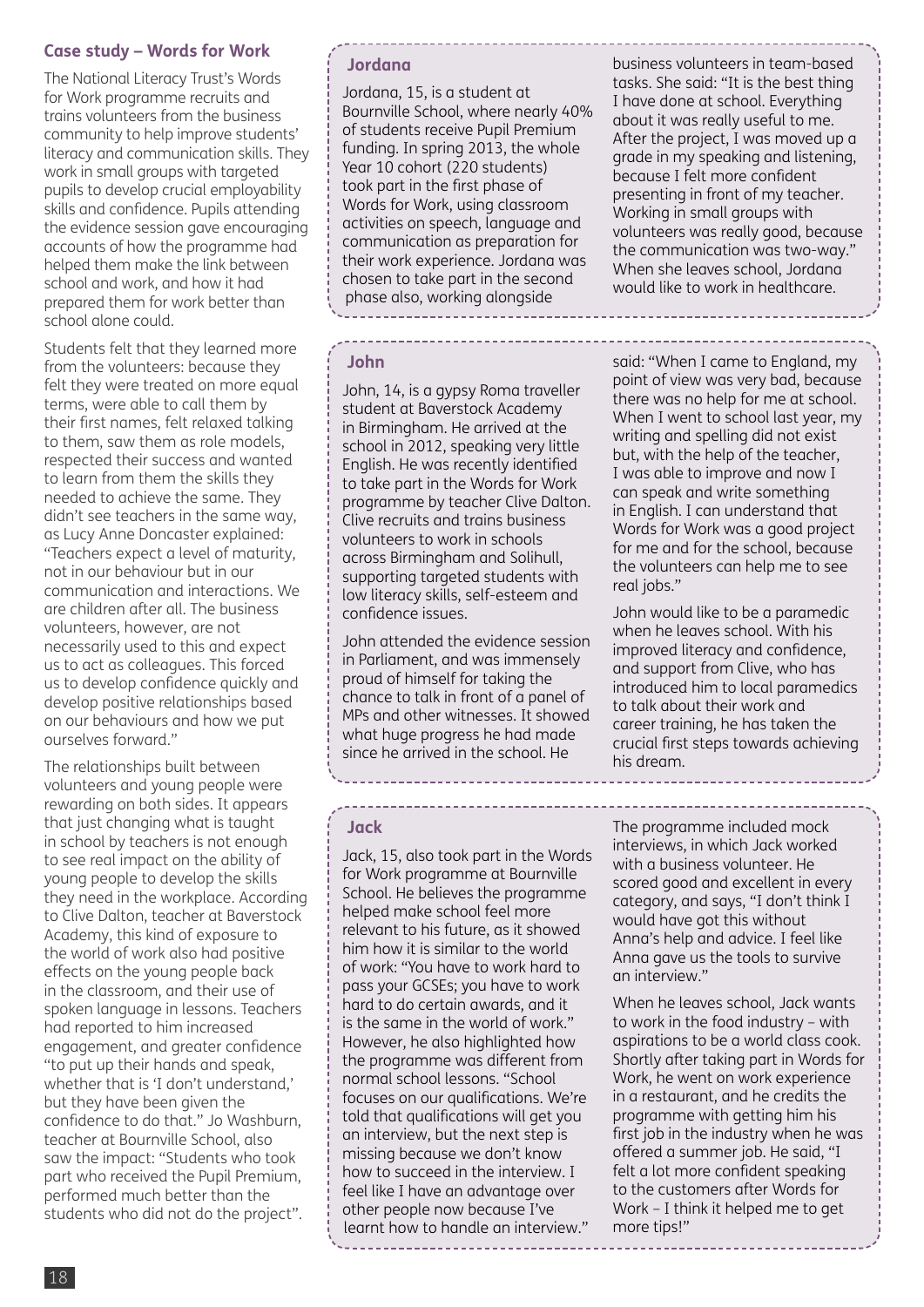### **4.3 Moving towards consensus**

Previous analysis of the issue has proposed a supply and demand model in which education is failing to supply the properly skilled workforce that business demands. But this model takes no account of young people's aspirations or what sort of future they would like their education to prepare them for.

Evidence shows that aspirations are the key to social mobility and can provide the impetus required to break the cycle of deprivation. Young people have strong and positive aspirations so we should be using these to increase their literacy skills in preparation for the career they wish for themselves. By putting young people at the centre, we can ensure that children of all backgrounds are introduced to the world of work,

can see how the labour market is changing and what opportunities currently exist, and understand how they will need to put into practice the skills and knowledge they are taught at school. Business will have a key role to play in this process.

There is also a link between intergenerational literacy issues and recurring unemployment within families, where those in areas of extreme poverty have often been without work for generations and therefore young people do not learn a work ethic from home. As Fiona Aldridge stated in the evidence session, one of the key ways to address literacy difficulties is to ensure that parents and carers are offered high quality family learning programmes in the early years. "By having adults learning alongside children, you are giving children that sense of aspiration of what adults can do, what they can grow into, and giving adults a greater confidence to support their children to engage with school." This applies equally to literacy and wider employability skills.

It was also echoed by the young people at the evidence session. Jordana, 15, said, "At first, my mum did not think I would really learn anything. As the weeks went by, I explained to my mum how good it was and how I learned many new things. She said 'I think I had better meet them and get some tips for myself'."

As well as finding ways to successfully engage businesses, secondary schools must find a way to use real life employment scenarios to teach literacy, so that transferability of these skills is absolutely explicit.

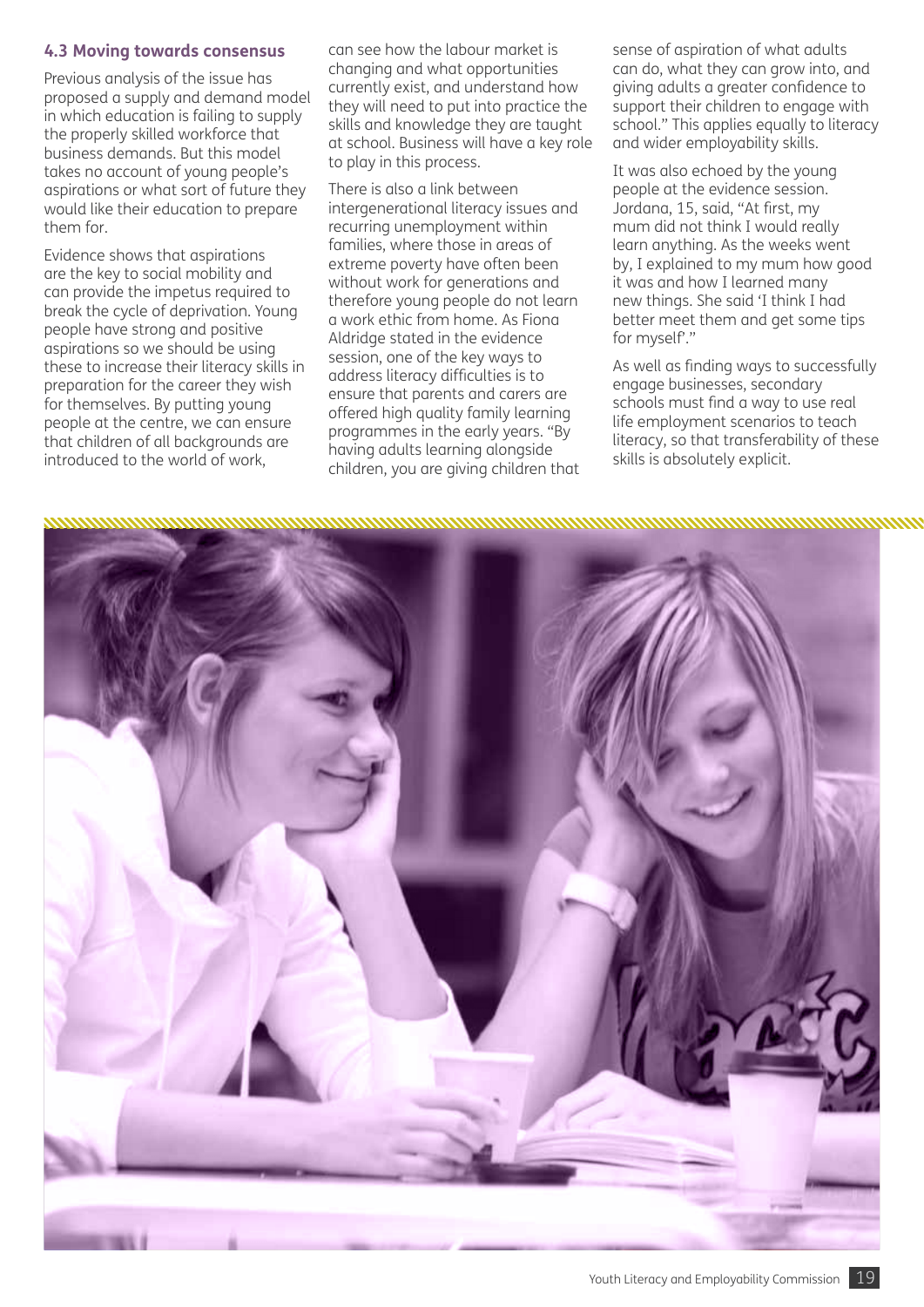# **5. Conclusions and recommendations**

The evidence we have seen and the people we have met in the course of this commission have given us a new and fresh perspective on why the business sector is frustrated by the skills of a cohort of young people who, according to school assessment systems, have higher levels of literacy than any previous generation.

**Business and education mean different things by "literacy".** While united in their understanding of the importance of young people's skills, there is a significant gap between what business and education mean by "literacy". The danger is that young people are falling down this gap. This creates personal tragedies and a national crisis as economic success and social mobility suffer.

**Young people are deeply concerned about their future employment options and want the skills that will help them succeed.** However, they can find formulating their aspirations hard and can also find it hard to work out what skills they need for the future. We believe that supporting young people in formulating realistic employment aspirations (particularly in the first years of secondary education) would provide a strong framework for them to formulate their educational aspirations. These aspirations will create a strong appetite for improving literacy skills.

**A renewed partnership between business and education is the key for unlocking the literacy skills of young people in schools.** This partnership needs to be deeper and more systematic than before. Current changes in the governance and structures of secondary schools, resulting from the Government's academies programme, are creating new opportunities for this. However, demand and supply need to be addressed, as does brokerage. Employers need to recognise that

support for a new workforce is crucial for sustainability. Schools need to recognise that links with business will drive up standards and raise pupils' aspirations. The increased focus on evidence-based practice in schools will require these partnerships to be developed on a much stronger evidence base than currently exists. Third sector and local organisations that act as brokers fulfil a vital role. They engage businesses, develop partnerships, train volunteers and support schools. However, in the current economic environment they are often squeezed.

**Strengthening the influence of business in education will only strengthen education.** This means reflecting business needs in assessment and curricula – for instance, restoring speech, language and communication assessment as part of the overall GCSE English grade. Business needs to understand and trust qualifications; we met

much cynicism about what literacy skills were actually guaranteed by an A\*-C grade GCSE in English. There is no trade-off between educational excellence in schools and schools' responsiveness to the needs of business.

**Literacy teaching in secondary schools is frequently not as systematic or as strongly led as in primary schools.** Many pupils leave primary school without reaching the expected levels in reading and writing. A major area of concern is that the literacy skills many pupils achieve at primary school actually drop off in the first years of their secondary education. However, many secondary schools find it hard to adopt a systematic approach to literacy that operates across the curriculum and supports all students. A recent Ofsted report has highlighted the challenges involved.

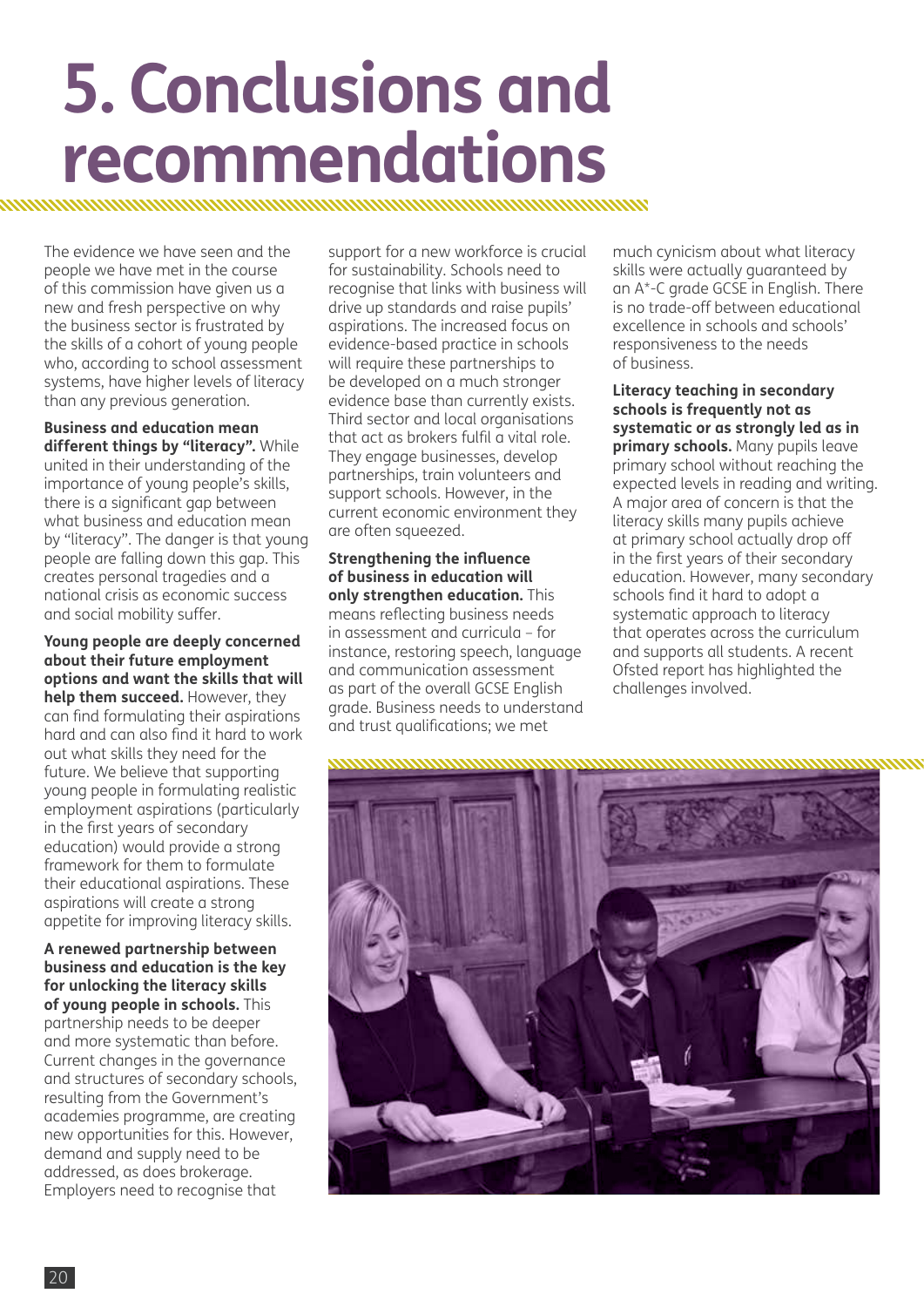Our recommendations are addressed to Government. We believe that there is a strong causal link between low literacy and youth unemployment. We believe that this is not inevitable and we believe that Government should lead a national campaign working with education, business and the third sector to address it. We believe that systematically strengthening the links between business and education at national, local and structural levels is the necessary foundation for increasing literacy levels to meet employers' expectations. The focus for this needs to be on stimulating realistic employment aspirations for the 11 to 14 age group.

**1. Government should act to increase the demand from schools for contact with business.** Government should strongly signal to schools and academy sponsors the importance of partnerships between education and business as an indispensible element in the

teaching of literacy skills (reading, writing, speaking and listening) for the 11 to 14 age group. As Government looks at future system reform and change for schools it must be mindful of the needs of business and partnerships with business.

**2. Government should act to increase the supply of opportunities for young people to work with employees and develop realistic employment aspirations.** Barriers should be removed and incentives offered to increase the numbers of businesses willing to work with schools and their students. This should include consideration of financial benefits for employers who work with students in education (mirroring benefits to companies offering apprenticeships) as well as clarification of requirements for criminal record checks for employees going into schools.

Businesses should be particularly encouraged to consider how they can work with students between the ages of 11 and 14.

**3. Government should act to improve brokerage between the business and education sector.** If businesses are to forge appropriate and lasting relationships with schools to boost literacy for employment, brokerage is essential. This is frequently facilitated locally. However, national Government has a specific role to play in working with the Education Endowment Foundation to commission evaluation (through randomised controlled trials where possible) to grow the evidence of the effectiveness of different models of business involvement in education to support and inform brokerage. It also needs to map and strengthen the current brokerage agencies connecting schools to business.

**Literacy**

**Attitudes and behaviours**

**Life aspirations**

**Teaching and learning – pupils' contact with business and employees**

**Schools' partnerships with business**

**National partnerships between business and education**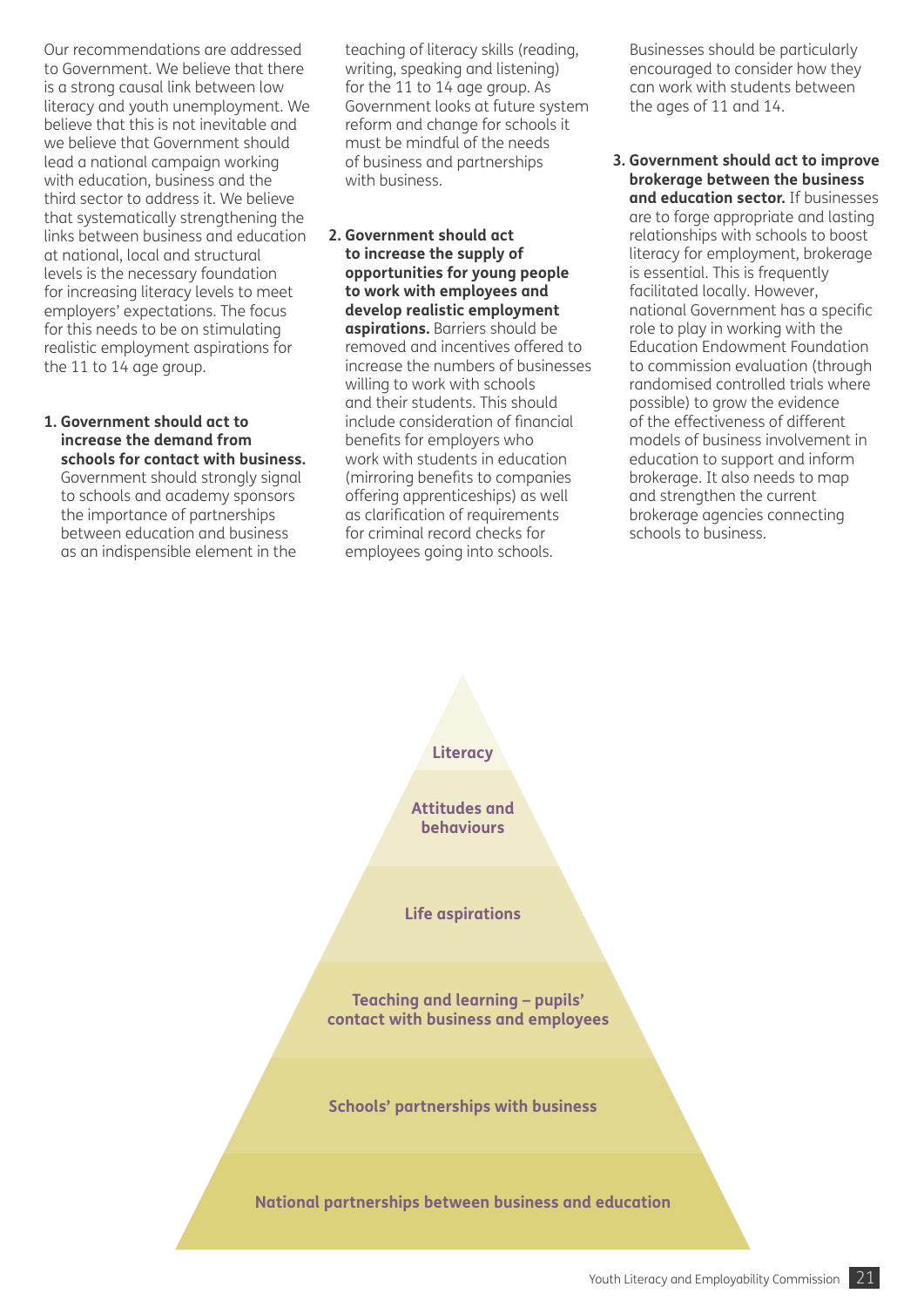### **Appendix**

**An evidence session at the House of Commons on 5 September 2013 heard from the following witnesses:** 

**Fiona Aldridge** – Head of Learning for Work and Head of Research, NIACE

**David Barber** – Deputy Head, Heath Park School with pupils Dominic Beards and Lucy Anne Doncaster

**Gladys Berry** – Head teacher, Highbury Fields School

**Grace Breen** – Lead Education Policy Advisor at CBI

**Nicky Cox MBE** – Editor, First News children's newspaper

**Clive Dalton** – Teacher at Baverstock School with pupils John and Andrei

**Amanda Delaney** – Executive Secretary, KPMG and volunteer at Lillian Baylis School

**Kevin Haws** – Commercial Manager, Balfour Beatty Workplace and volunteer at Bournville School

**Russell Hobby** – General Secretary, National Association of Head Teachers

**Patricia Metham** – Lead Inspector for English, Ofsted

**Nina Mills** – Regeneration Officer, Balfour Beatty Investments (written evidence provided)

**Dame Gail Rebuck CBE** – Chair of Penguin Random House UK Board

**Craig Robinson** – Director, Education Advisory Services, KPMG

**Jo Washburn** – Teacher at Bournville School with pupils Kadique Lindsay, Jordana Baylis and Jack Dixon

### **Employer interviews were conducted with:**

**Janet Cooper** – Early Language and Communication Programme Manager at Stoke on Trent City Council

**Julie Cordiner** – Lead on School Led Partnership at Middlesbrough Council

**Sue Husband** – National Education Manager at McDonald's

**Sandra Kelly** – Education and Skills Manager at Whitbread

**Nina Mills** – Regeneration Officer, Balfour Beatty

**Nicola Swaney** – Education Manager at Rolls-Royce

**Katerina Rüdiger** – Skills Policy Adviser, CIPD

**Caroline Brown** – Education Manager, Business in the Community

**Mick Keay** – Project Director, BT

### **Report drafted by Nick Taylor, Public Sector Education Consultant, KPMG.**

### **Researchers**

### **National Literacy Trust**

Sam Brookes Christina Clark Jonathan Douglas Susie Formby Joe Morrisroe Harriet Wood

### **KPMG**

Joanna Pick Craig Robinson

We are also grateful to Emma Macey, Senior Research and Project Officer, Household of TRH The Prince of Wales and The Duchess of Cornwall, Clarence House, who kindly volunteered her time to produce a research paper to support the commission.

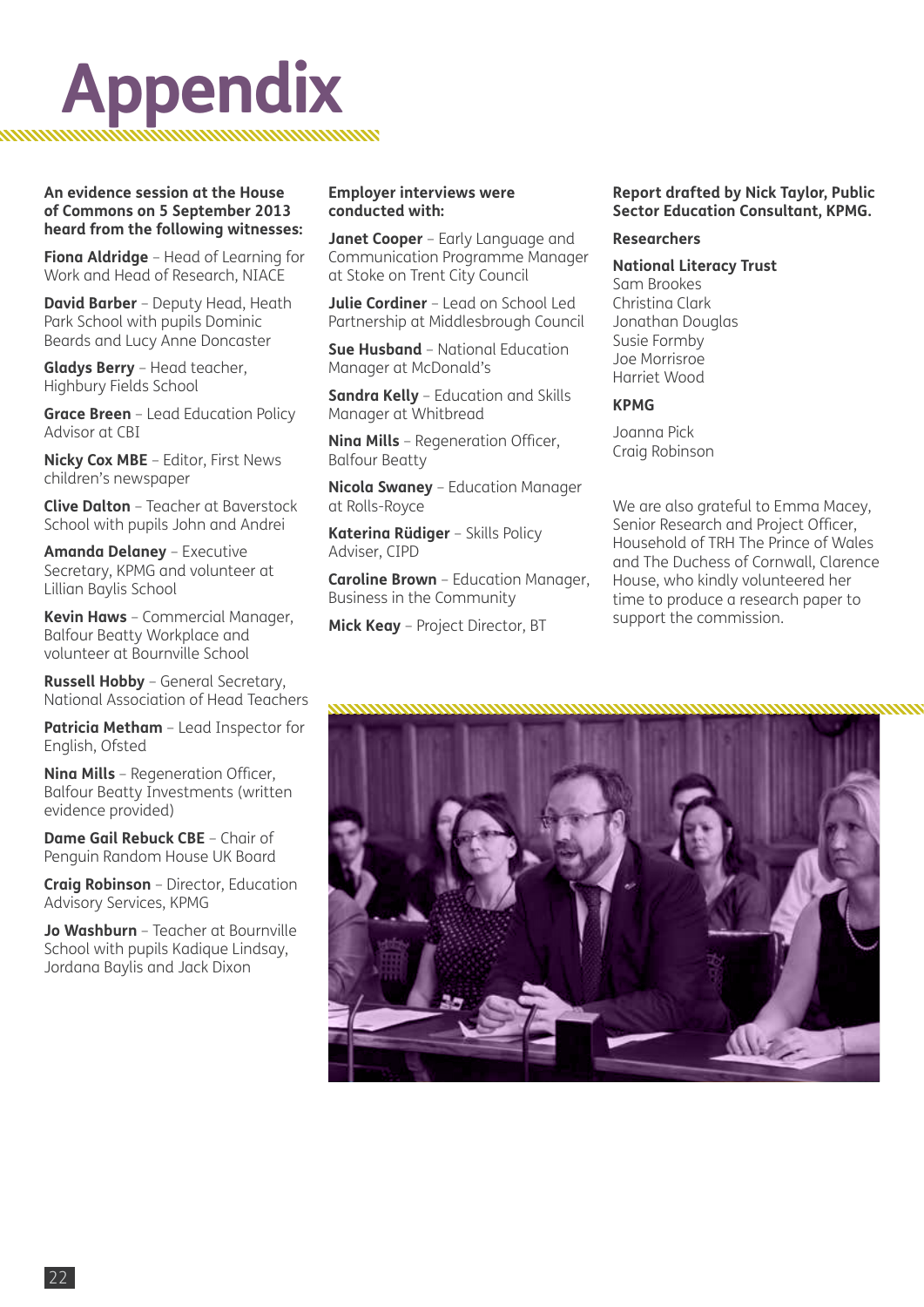### **CASE STUDY: WHITBREAD**

Whitbread works with Believe in Young People, a charity that brings large companies together with schools to provide careers advice and quality work experience placements.

Whitbread managers are connecting with schools and communities by going into schools and educating young people and teachers on the skills required to work in the hospitality industry.

There is also a work experience programme for those who believe they may want to work in the industry. Whitbread has recently improved the programme to

now focus heavily on literacy and communication. It has since had reports of pupils going back into school and telling their teachers that they are much more confident communicators and now understand why literacy is important.

During their work experience the pupils help in customer-facing roles and are able to recognise where they themselves are falling short. They also improve their wider communication and team work skills and are more able to match themselves to jobs in the future.

The company has invested more than £1million in this programme and, according to Education and Skills Manager, Sandra Kelly, does

it so that they can better connect with the community that they have a presence in, helping pupils to be better prepared for joining the workforce and investing in their "pipeline of future employees".

Over the last few years, Whitbread employees have also spent time looking at the curriculum and helping teachers plan lessons and give guidance to the pupils.

They have found that pupils who take part in the work experience scheme have higher attainment when they return to school as they now understand why literacy and communication are important and relevant to their life beyond school.

**CASE STUDY: MCDONALD'S** 

10 years ago, the Leitch Review of Skills made recommendations for urgent action required to improve skills and ensure the UK maximised economic growth, productivity and social justice. It was clear that the impact of poor literacy reached beyond the education system to have an enormous impact on the workforce. McDonald's realised that it was likely to employ a larger proportion of struggling adults than other businesses and so decided to introduce literacy training.

It introduced optional online literacy/numeracy courses run by LearnDirect (with Government funding). Employees complete these in their own time, but computers are provided in the staff room so staff can work on them during lunch breaks. The company has found that, in this environment, university students working part time often provide informal support to those who are completing the courses.

As National Education Manager Sue Husband explains, good literacy skills are not initially essential to be successful at McDonald's; employees are hired based on qualities not qualifications and it is

more important to be friendly than have strong literacy skills. Employees are not tested on their literacy and numeracy, and they put themselves forward to do qualifications only if they want. Literacy is not considered essential but good communication skills are important as staff need to be able to communicate well with customers.

However, since introducing their education programme, customer feedback and general reviews of the restaurants have improved. And there has been a noticeable improvement in employee feedback, stating the company is helping them and giving them more confidence.

There is also anecdotal evidence. Employees often write in to say thank you, saying the programme has helped them outside the workplace as well (citing examples such as the ability to read to their children, or look through a holiday brochure to chose a holiday).

The programme has also provided support to those members of staff who reach the level of Business Manager (i.e. running their own restaurant). At this stage, employees embark on a foundation degree, and McDonald's has found that literacy levels at this point are not

high enough, and most employees struggle when writing a report.

The company has now provided over 50,000 qualifications, of which 25,000 are in maths and English. In the first year the programme was available, only 50 out of 90,000 employees took it up, but since then interest has snowballed.

McDonald's recognises the responsibility of schools to educate children, but feels that in cases where this doesn't work, it will step in. As Sue Husband says, employers can often be in a better position to educate some young people, particularly in the case of students who fall behind in school and never catch up. And once away from the school environment, with the added maturity that brings, they may be more willing to learn by acting on their own decision rather than being made to. McDonald's believes literacy can be improved significantly in a year under these conditions.

Improved literacy helps the employer as well as the employee. According to McDonald's experience, as well as increased self-confidence, employees tend to become more engaged and want to give something back to the company.